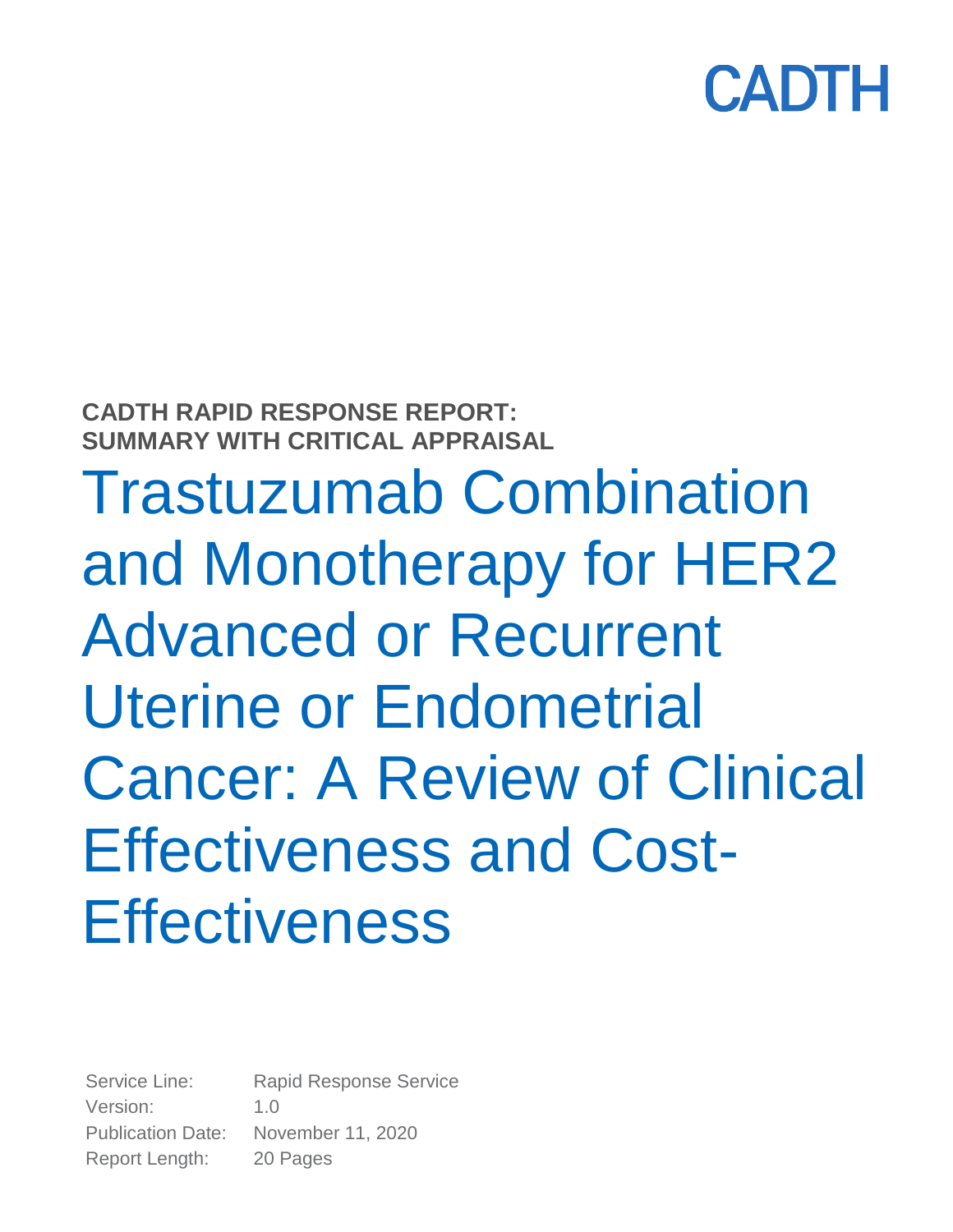#### **Authors:** Casey Gray, Charlene Argáez

**Cite As:** Trastuzumab combination and monotherapy for HER2 advanced or recurrent uterine or endometrial cancer: a review of clinical effectiveness and cost-effectiveness. Ottawa: CADTH; 2020 Nov. (CADTH rapid response report: summary with critical appraisal).

#### **ISSN:** 1922-8147 (online)

Disclaimer: The information in this document is intended to help Canadian health care decision-makers, health care professionals, health systems leaders, and policy-makers make well-informed decisions and thereby improve the quality of health care services. While patients and others may access this document, the document is made available for informational purposes only and no representations or warranties are made with respect to its fitness for any particular purpose. The information in this document should not be used as a substitute for professional medical advice or as a substitute for the application of clinical judgment in respect of the care of a particular patient or other professional judgment in any decision-making process. The Canadian Agency for Drugs and Technologies in Health (CADTH) does not endorse any information, drugs, therapies, treatments, products, processes, or services.

While care has been taken to ensure that the information prepared by CADTH in this document is accurate, complete, and up-to-date as at the applicable date the material was first published by CADTH, CADTH does not make any guarantees to that effect. CADTH does not guarantee and is not responsible for the quality, currency, propriety, accuracy, or reasonableness of any statements, information, or conclusions contained in any third-party materials used in preparing this document. The views and opinions of third parties published in this document do not necessarily state or reflect those of CADTH.

CADTH is not responsible for any errors, omissions, injury, loss, or damage arising from or relating to the use (or misuse) of any information, statements, or conclusions contained in or implied by the contents of this document or any of the source materials.

This document may contain links to third-party websites. CADTH does not have control over the content of such sites. Use of third-party sites is governed by the third-party website owners' own terms and conditions set out for such sites. CADTH does not make any guarantee with respect to any information contained on such third-party sites and CADTH is not responsible for any injury, loss, or damage suffered as a result of using such third-party sites. CADTH has no responsibility for the collection, use, and disclosure of personal information by third-party sites.

Subject to the aforementioned limitations, the views expressed herein are those of CADTH and do not necessarily represent the views of Canada's federal, provincial, or territorial governments or any third party supplier of information.

This document is prepared and intended for use in the context of the Canadian health care system. The use of this document outside of Canada is done so at the user's own risk.

This disclaimer and any questions or matters of any nature arising from or relating to the content or use (or misuse) of this document will be governed by and interpreted in accordance with the laws of the Province of Ontario and the laws of Canada applicable therein, and all proceedings shall be subject to the exclusive jurisdiction of the courts of the Province of Ontario, Canada.

The copyright and other intellectual property rights in this document are owned by CADTH and its licensors. These rights are protected by the Canadian *Copyright Act* and other national and international laws and agreements. Users are permitted to make copies of this document for non-commercial purposes only, provided it is not modified when reproduced and appropriate credit is given to CADTH and its licensors.

**About CADTH:** CADTH is an independent, not-for-profit organization responsible for providing Canada's health care decision-makers with objective evidence to help make informed decisions about the optimal use of drugs, medical devices, diagnostics, and procedures in our health care system.

**Funding:** CADTH receives funding from Canada's federal, provincial, and territorial governments, with the exception of Quebec.

Questions or requests for information about this report can be directed to **Requests@CADTH.ca**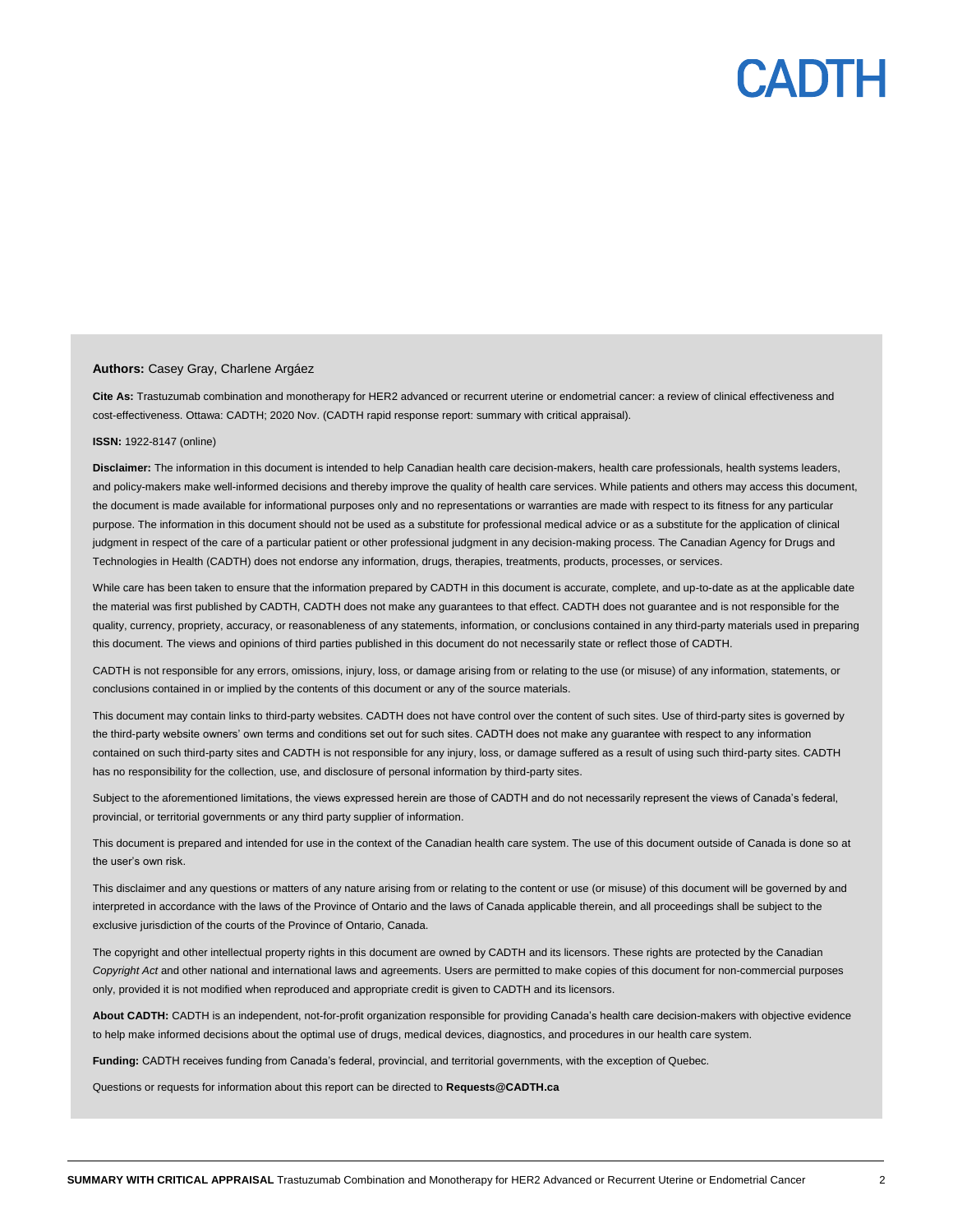### **Abbreviations**

| СP            | carboplatin and paclitaxel                    |
|---------------|-----------------------------------------------|
| $CP + T$      | carboplatin and paclitaxel + trastuzumab      |
| CRD           | Centre for Reviews and Dissemination          |
| HER2          | human epidermal growth factor receptor 2      |
| MESH          | <b>Medical Subject Headings</b>               |
| RCT           | Randomized Controlled Trial                   |
| <b>RECIST</b> | Response Evaluation Criteria in Solid Tumours |

### **Context and Policy Issues**

Uterine cancer includes endometrial cancer and uterine serous carcinoma. Endometrial cancer is cancer of the inner lining of the uterus and consists of five histological types: adenocarcinoma, uterine carcinoma, squamous cell carcinoma, small cell carcinoma, transitional carcinoma, and serous carcinoma.<sup>1</sup> Uterine sarcoma is a second type of uterine cancer, which forms in the myometrium or connective tissue of the uterus.<sup>1</sup>

Uterine cancer was the most common female reproductive system cancer diagnosis in Canada in 2010. <sup>2</sup> With an incidence rate of 30.3 new cases per 100,000 women, uterine cancer represents 6.3% of all new cancers in women in this country. <sup>2</sup> The mortality rate for uterine cancer was 5.4 deaths per 100,000 women in 2010. Uterine serous carcinoma is a rare, aggressive sub-type of endometrial cancer that accounts for 10% of new cases and is associated with 80% of endometrial cancer deaths.<sup>3</sup>

The treatment of endometrial cancer varies depending on several factors, including severity and stage of disease and involvement of the human epidermal growth factor receptor 2 (HER2). <sup>4</sup> Overall, the prognosis for endometrial cancer is good. Patients with advanced or recurrent endometrial cancer are commonly treated with systemic chemotherapy (typically cisplatin plus doxorubicin with or without paclitaxel) or hormonal therapy, with varying response rates, ranging from 10 to 78%.<sup>5</sup> The current standard of care for uterine serous carcinoma begins with comprehensive surgical staging followed by adjuvant chemotherapy with six cycles of carboplatin and paclitaxel, followed by vaginal cuff brachytherapy.<sup>6</sup> Standard treatment for advanced or recurrent HER2-positive uterine serous carcinoma involves hysterectomy and surgical staging, followed by chemotherapy with carboplatin and paclitaxel.<sup>7</sup>

Targeting treatment toward the HER2 protein in patients with HER2-positive breast cancer has led to improved survival rates in that population.<sup>7</sup> Specifically, the antibody trastuzumab is frequently used in combination with chemotherapy to treat HER2 overexpressing breast cancers. It has been estimated that between fourteen and eighty percent of uterine serous carcinomas are HER2 positive.<sup>7</sup>

While trastuzumab and biosimilars of trastuzumab (e.g.[, Ogivri,](https://pdf.hres.ca/dpd_pm/00051011.PDF) [Trazimera](https://hpr-rps.hres.ca/reg-content/summary-basis-decision-detailTwo.php?linkID=SBD00462) and [Herzuma\)](https://pdf.hres.ca/dpd_pm/00052973.PDF) are indicated for early breast cancer, metastatic breast cancer, and metastatic gastric cancer, a Health Canada Notice of Compliance (NOC) does not exist for trastuzumab for patients with HER2-positive advanced or recurrent uterine or endometrial cancer. In addition, the pan-Canadian Oncology Drug Review (pCODR) Expert Review Committee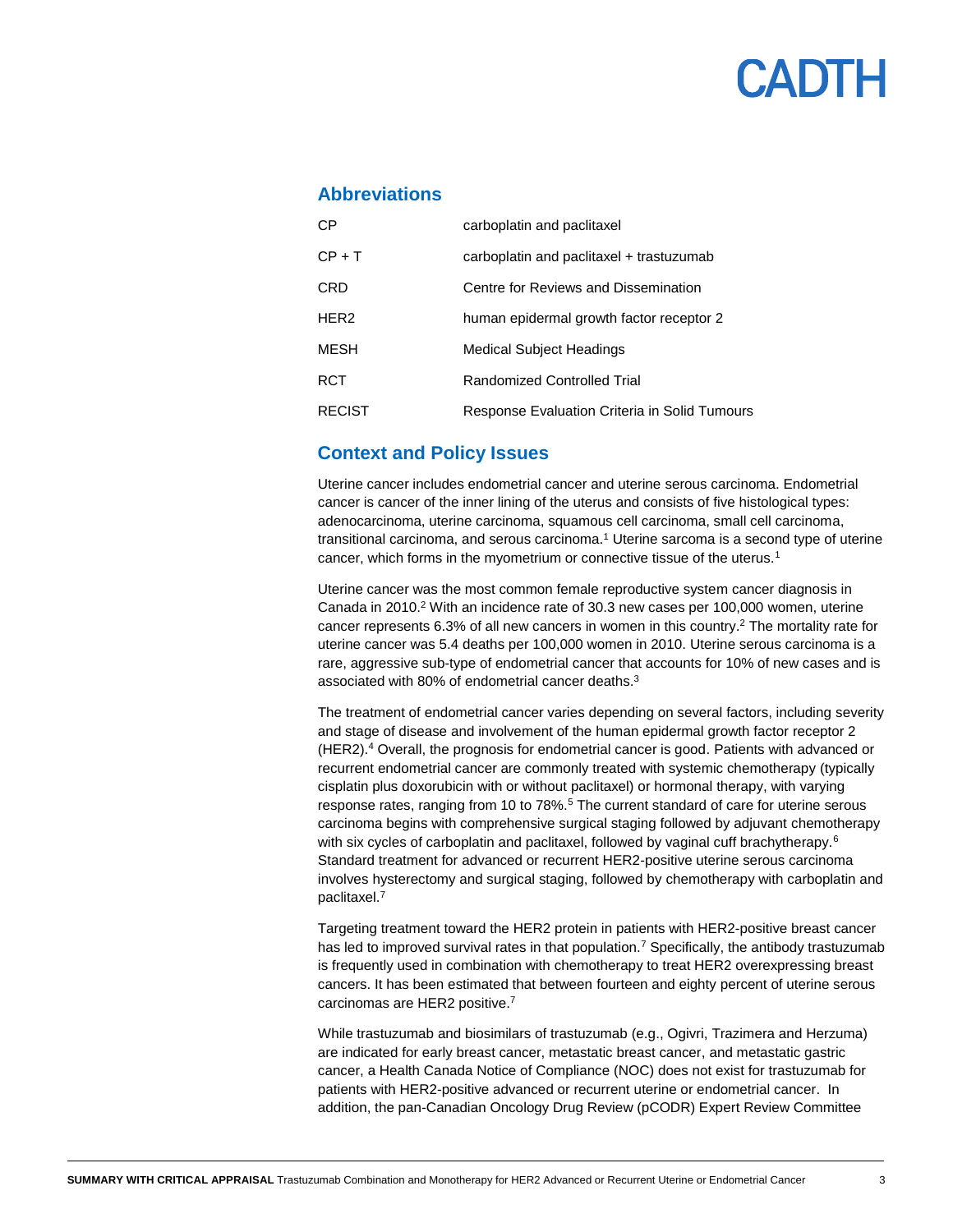(pERC) has not reviewed trastuzumab monotherapy or trastuzumab combination therapy in patients with HER2-positive advanced or recurrent uterine or endometrial cancer. In order to support decision-making on the use of trastuzumab monotherapy or trastuzumab combination therapy in patients with HER2-positive advanced or recurrent uterine or endometrial cancer, the purpose of this report is to summarize and critically appraise the relevant evidence regarding the clinical effectiveness and cost-effectiveness of trastuzumab combination therapy or trastuzumab monotherapy for HER2 positive advanced or recurrent uterine or endometrial cancer.

### **Research Questions**

- 1. What is the clinical effectiveness of trastuzumab combination therapy or trastuzumab monotherapy for human epidermal growth factor receptor 2 positive advanced or recurrent uterine or endometrial cancer?
- 2. What is the cost-effectiveness of trastuzumab combination therapy or trastuzumab monotherapy for human epidermal growth factor receptor 2 positive advanced or recurrent uterine or endometrial cancer?

### **Key Findings**

One moderate quality randomized controlled trial (two publications) regarding the clinical effectiveness of trastuzumab combined with carboplatin and paclitaxel compared with carboplatin and paclitaxel alone in patients with HER2 positive uterine serous carcinoma was identified. The trial showed that trastuzumab combined with carboplatin and paclitaxel significantly improved progression-free survival and improved overall survival in patients with advanced and recurrent HER2 positive uterine serous carcinoma compared with carboplatin and paclitaxel alone. High-grade adverse events during and following treatment were not significantly different between the treatment groups. Objective response rate did not differ between groups. No clinical evidence regarding trastuzumab monotherapy or other types of trastuzumab combination therapies (e.g., trastuzumab in combination with cisplatin and paclitaxel or docetaxel), patients with non-serous uterine cancer, other comparators (e.g., docetaxel), or data on quality of life were identified. No studies were identified regarding the cost-effectiveness of trastuzumab.

### **Methods**

#### Literature Search Methods

A limited literature search was conducted by an information specialist on key resources including Medline and EMBASE via OVID, the Cochrane Library, the University of York Centre for Reviews and Dissemination (CRD) databases, the websites of Canadian and major international health technology agencies, as well as a focused internet search. The search strategy was comprised of both controlled vocabulary, such as the National Library of Medicine's MeSH (Medical Subject Headings), and keywords. The main search concepts were trastuzumab and uterine or endometrial cancers. No filters were applied to limit the retrieval by study type. The search was also limited to English language documents published between January 1, 2015 and October 13, 2020.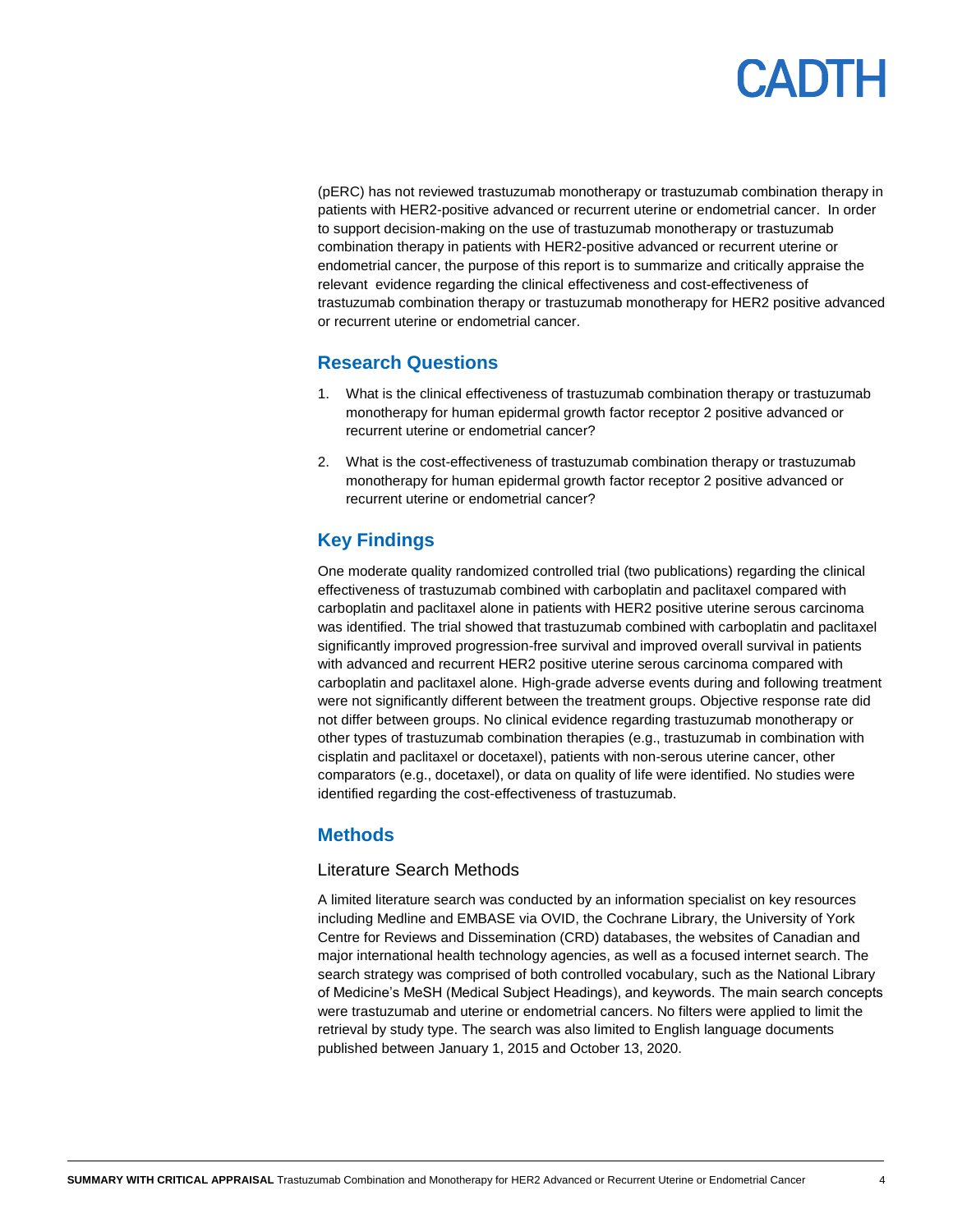#### Selection Criteria and Methods

One reviewer screened citations and selected studies. In the first level of screening, titles and abstracts were reviewed and potentially relevant articles were retrieved and assessed for inclusion. The final selection of full-text articles was based on the inclusion criteria presented in [Table 1.](#page-4-0)

| <b>Population</b>    | Patients aged 18 years and older with stage III to IV or recurrent (any previous stage) human epidermal<br>growth factor receptor 2 (HER2) positive uterine or endometrial cancer                                                                                                                                                                                                |
|----------------------|----------------------------------------------------------------------------------------------------------------------------------------------------------------------------------------------------------------------------------------------------------------------------------------------------------------------------------------------------------------------------------|
| <b>Intervention</b>  | Trastuzumab combination therapy (e.g., Trastuzumab in combination with: carboplatin and paclitaxel,<br>carboplatin and docetaxel, cisplatin and paclitaxel, cisplatin and docetaxel) or trastuzumab monotherapy<br>(e.g., after discontinuation of chemotherapy)                                                                                                                 |
| <b>Comparator</b>    | Alternative treatments or no treatment, including:<br>Carboplatin with paclitaxel or docetaxel;<br>٠<br>Cisplatin with paclitaxel or docetaxel;<br>٠<br>Liposomal doxorubicin;<br>$\bullet$<br>Best supportive care (e.g., managing symptoms, no active systemic treatment for cancer, palliative<br>care);<br>Immunotherapy (e.g., pembrolizumab);<br>$\bullet$<br>No treatment |
| <b>Outcomes</b>      | Q1: Progression free survival, overall survival, objective response, quality of life, adverse events,<br>treatment discontinuation<br>Q2: Cost-effectiveness outcomes (e.g., incremental cost-effectiveness ratio, cost per quality adjusted life<br>year gained)                                                                                                                |
| <b>Study Designs</b> | Health technology assessments, systematic reviews, randomized controlled trials, economic evaluations,<br>non-randomized studies                                                                                                                                                                                                                                                 |

### <span id="page-4-0"></span>**Table 1: Selection Criteria**

HER2 = human epidermal growth factor receptor 2.

### Exclusion Criteria

Articles were excluded if they did not meet the selection criteria outlined in [Table 1,](#page-4-0) they were duplicate publications, or were published prior to 2015. Systematic reviews in which all relevant studies were captured in other more recent or more comprehensive systematic reviews were excluded. Primary studies retrieved by the search were excluded if they were captured in one or more included systematic reviews.

#### Critical Appraisal of Individual Studies

The included publications from the randomized controlled trial (RCT) were critically appraised by one reviewer using the Downs and Black checklist. <sup>8</sup> Summary scores were not calculated for the included study; rather, the strengths and limitations of the included publications were described narratively.

### **Summary of Evidence**

#### Quantity of Research Available

A total of 182 citations were identified in the literature search. Following screening of titles and abstracts, 163 citations were excluded and 19 potentially relevant reports from the electronic search were retrieved for full-text review. One potentially relevant publication was retrieved from the grey literature search for full-text review. Of these potentially relevant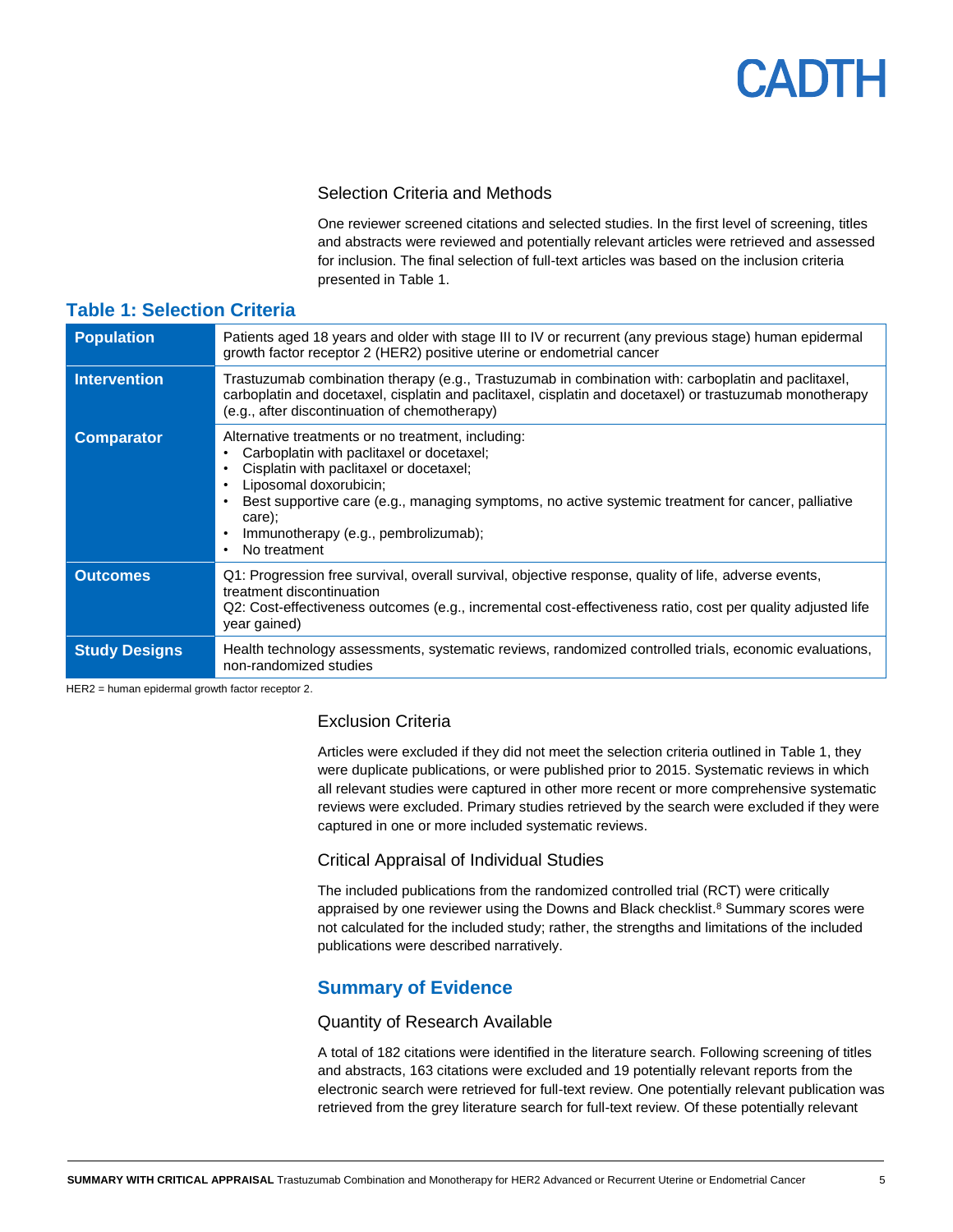# PADTH

articles, 18 publications were excluded for various reasons, and two publications from one clinical RCT met the inclusion criteria and were included in this report. [Appendix 1](#page-11-0) presents the PRISMA<sup>9</sup> flowchart of the study selection. Additional references of potential interest are provided i[n Appendix 5.](#page-19-0)

#### Summary of Study Characteristics

Two publications from the "Randomized Phase II Evaluation of Carboplatin / Paclitaxel With and Without Trastuzumab (Herceptin) in HER2/Neu+ Patients With Advance / Recurrent Uterine Serous Papillary Carcinoma" trial are included in this report.<sup>7,10</sup> The first publication was a report on preliminary data and was published in 2018.<sup>7</sup> The second publication followed in 2020 and provided an updated overall survival analysis (data cut off not provided).

#### *Study Design*

The RCT used a randomized, open-label, phase II design.<sup>7,10</sup> Participants were randomized 1:1 by the lead institution. Minimization was used to balance groups by study site, disease status (advanced-stage primary versus recurrent disease), and residual tumor after primary surgical cytoreduction (for patients with advanced-stage disease).<sup>7</sup>

#### *Country of Origin*

The RCT was conducted at eleven sites across the United States.<sup>7,10</sup>

#### *Patient Population*

Sixty-one patients with uterine serous carcinoma from eleven academic medical centres across the United States were enrolled in the RCT.<sup>7,10</sup> One patient withdrew consent prior to randomization and two patients were removed from the study for not meeting eligibility criteria, leaving 58 patients in the "evaluable" sample. Adult patients were eligible if they were within eight weeks of surgery or recurrence diagnosis for advanced (stage III or IV) or recurrent histologically confirmed uterine serous papillary carcinoma with measurable disease and a measurable HER2/neu positive tumor.<sup>7,10</sup>

Patients with a history of other invasive malignancies were excluded with a few exceptions, which are listed in [Table 2.](#page-12-0)

Enrolled patients had a mean age of 69 years; patients in the intervention group were significantly younger than their counterparts in the comparator group (median 66 years versus 73 years,  $P = 0.006$ ).<sup>7,10</sup> Seventy-one percent of patients had advanced disease and 29% had recurrent disease.<sup>7,10</sup>

#### *Interventions and Comparators*

The intervention (carboplatin and paclitaxel + trastuzumab;  $CP + T$ ) and comparator (CP) groups both received the chemotherapy drugs paclitaxel and carboplatin every 21 days for six cycles. Paclitaxel (175 mg/m<sup>2</sup>) and carboplatin (area under the curve 5) were administered intravenously every 21 days for six cycles.<sup>7,10</sup>

In the CP +T intervention group, participants received the same paclitaxel and carboplatin treatment, with the addition of trastuzumab as follows. Participants first received an 8 mg/kg loading dose of trastuzumab administered over a 90-minute period on day one of treatment. On day 21, 6 mg/kg of trastuzumab was administered intravenously. This was repeated every 21 days and continued indefinitely after 6 cycles of cytotoxic therapy (i.e., carboplatin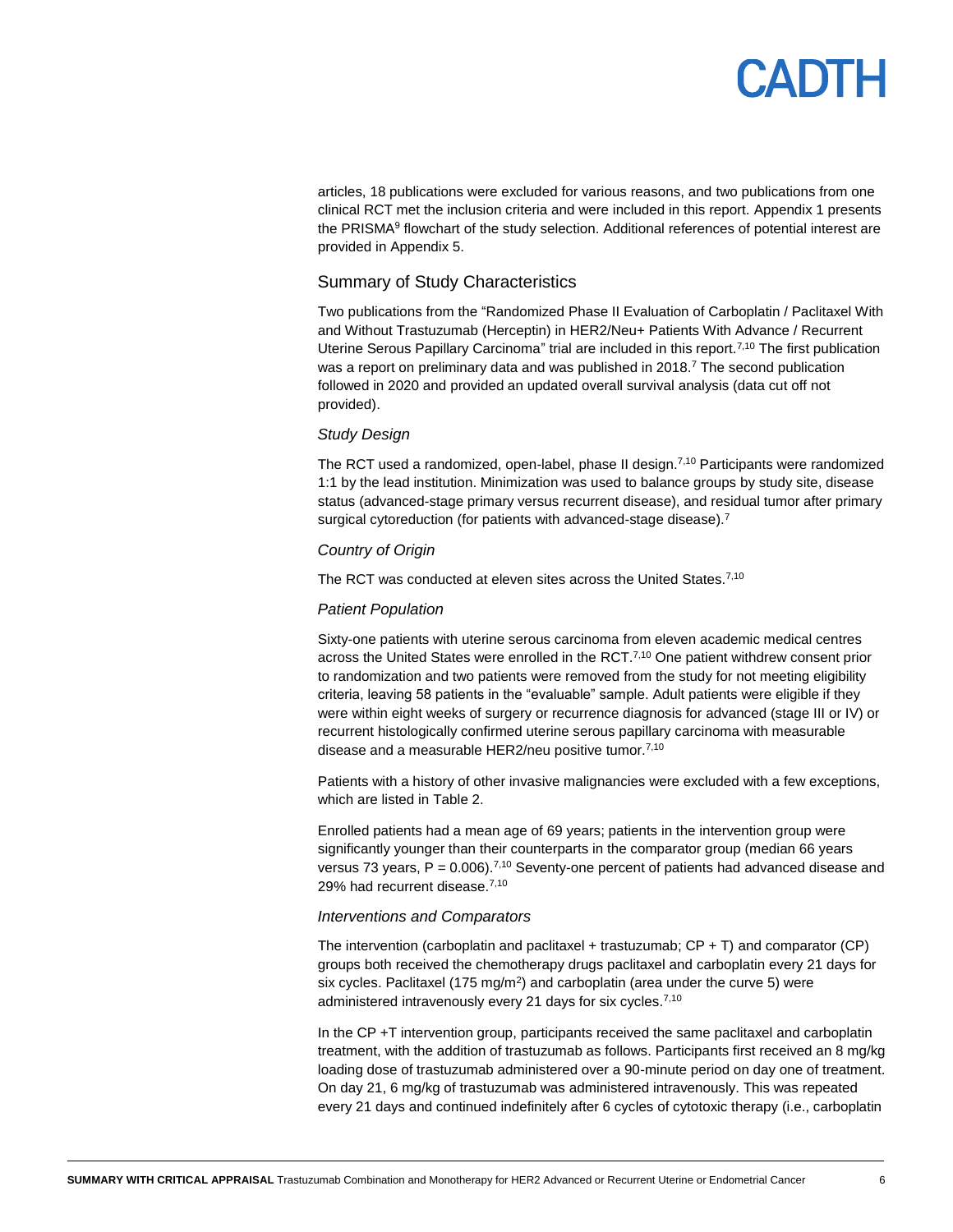# PADTH

and paclitaxel) were completed and until progression of the disease or prohibitive toxicities occurred.

#### *Outcomes*

Progression-free survival was the primary endpoint. It was defined as "length of time from randomization to disease recurrence, disease progression, or death for any reason, whichever occurred first (p. 2).<sup>7</sup>" Progression was defined by Response Evaluation Criteria in Solid Tumours (RECIST) 1.1 and computed tomography of the chest, abdomen, and pelvis every three months or upon suspicion of progression. Analyses were conducted overall and by disease state (advanced or recurrent).

Secondary endpoints were objective response, overall survival, and safety. Objective response was a composite of complete response plus partial response. Safety was assessed as high-grade adverse events (i.e., grade of 3, 4, or 5) using the Common Terminology for Adverse Events. A composite of complete response, partial response, and stable disease labelled as "clinical benefit" was also reported.

Additional details regarding the characteristics of included publications are provided in [Appendix 2.](#page-12-1)

#### Summary of Critical Appraisal

Additional details regarding the strengths and limitations of included publications are provided i[n Appendix 3.](#page-14-0)

#### *Randomized Controlled Trial*

There were several strengths and limitations of the included RCT.<sup>7,10</sup> The study objective, treatments, and main findings were clearly described. This included transparent and precise reporting of statistics. Specifically, confidence intervals described the variability around the primary outcome and actual probability values were reported for main study endpoints. HER2 status was detected using standard diagnostic methods (i.e., fluorescence in situ hybridization and/or immunohistochemistry). Adverse events were assessed according to Common Terminology Criteria for Adverse Events. Although the characteristics of patients lost to follow-up were not described, fewer than five percent of enrolled participants were lost to follow up and the reasons they were removed  $(n = 2)$  or withdrew  $(n = 1)$  were not related to outcomes of interest.

The study had elements of good internal validity. Randomization was performed by minimization. Survival analysis was used to account for different lengths of follow up and survival outcomes were appropriately assessed using Kaplan-Meier curves. Compliance with interventions was similar for the intervention and comparator groups Eighty-two percent of participants in the trastuzumab intervention group and 86% in the comparator group received all six cycles of the prescribed carboplatin-paclitaxel chemotherapy. <sup>7</sup> The assessment tools used to evaluate response and disease progression (RECIST<sup>11</sup>) and adverse events (Common Terminology Criteria for Adverse Events<sup>12</sup>) had been validated in previous research. The trial was adequately powered to detect significance for the primary endpoint. Although these elements support the trustworthiness of the findings, there are reasons for caution in interpreting study findings. Participants were not blinded to the intervention received in this open-label trial, and it is not clear whether outcome assessors were blinded. The study protocol referred to by Fader et al.<sup>7,10</sup> did not include a detailed account of patient recruitment, randomization, or enrollment procedures, leaving questions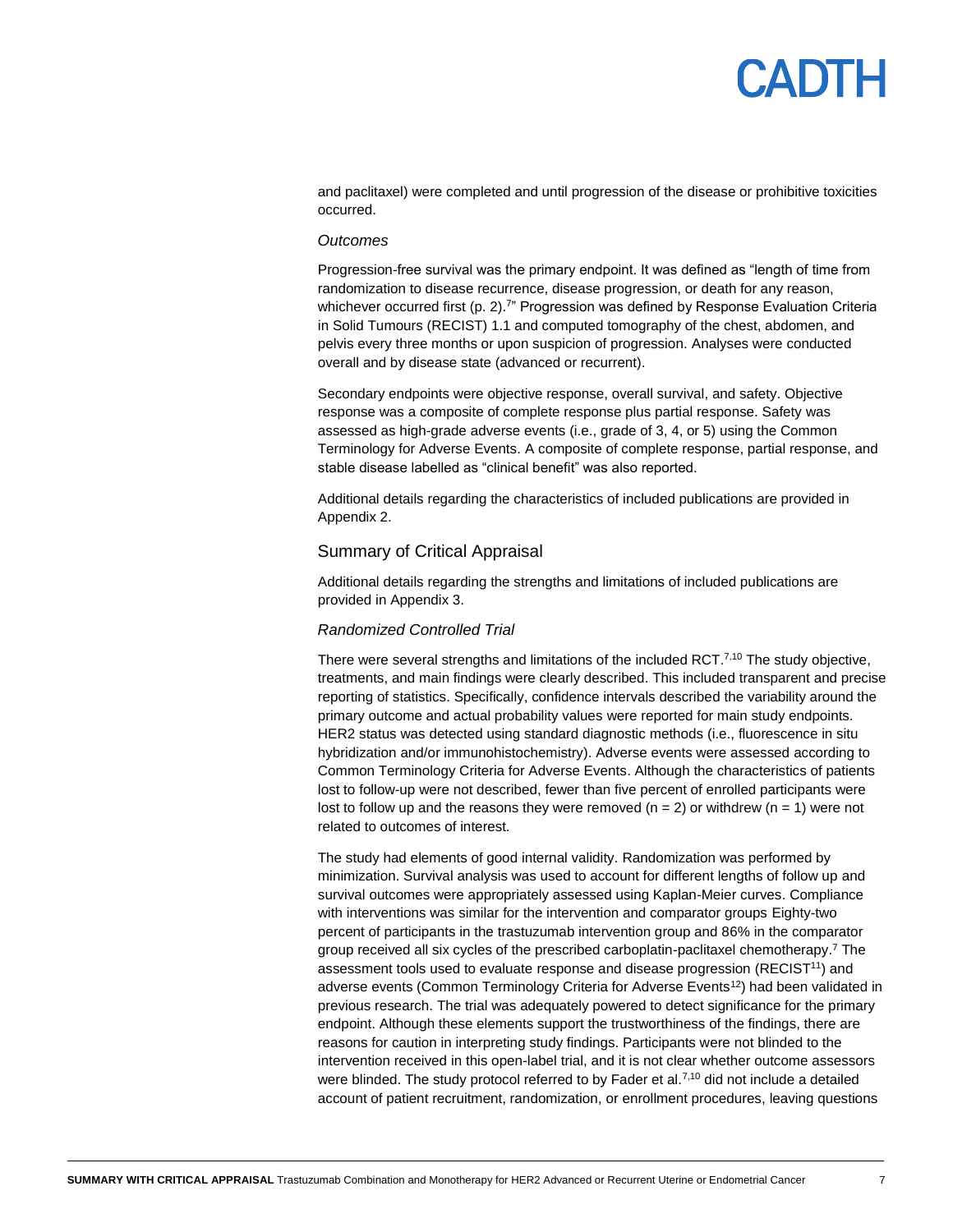about study rigour. For instance, it was not clear if randomized intervention assignment was concealed until recruitment was complete and irrevocable. It is likely that some results were based on data-dredging, as there were additional outcomes assessed and subgroup analyses performed (e.g., analyses were performed by recurrent or advanced disease state and type of advanced disease) than were listed in the clinical trials registry or study protocol. Further, study authors used 90% confidence intervals rather than the conventional 95% confidence intervals, which raises questions about whether statistical tests were appropriate. Readers were referred to a study protocol for a rationale however a rationale was not provided within the protocol.<sup>13</sup>

As a result of the limited methodology detail provided in the published articles or study protocol, $7,10,13$  the external validity of the study findings is questionable with several study elements unknown at the time of this critical appraisal. Specifically, it was unclear whether the staff, places, and facilities where study participants received their treatment were representative of the care the majority of patients receive, or whether participants asked to participate - or those prepared to participate – were representative of the entire population from which they were recruited.

#### Summary of Findings

[Appendix 4](#page-15-0) presents the main study findings and authors' conclusions.

*Clinical Effectiveness of Trastuzumab*

#### **Progression Free Survival**

Progression-free survival was the primary endpoint of the RCT.<sup>7,10</sup> For the total evaluable sample, the trastuzumab plus chemotherapy (i.e., carboplatin and paclitaxel) intervention group had nearly five more months median progression-free survival compared with the comparator group of carboplatin and paclitaxel alone.<sup>10</sup> The results favoured  $\text{CP} + \text{T}$  when sub-analyses were conducted for patients with advanced disease (stage III and IV) and for individuals with recurrent disease.<sup>10</sup> Sub-analysis of patients with stage IIIC or IV advanced disease did not show a difference between groups for progression-free survival in the original analysis,<sup>7</sup> but with the passage of time and additional events to include, the CP + T group had improved progression free survival versus the CP group in the 2020 publication.<sup>10</sup>

#### **Overall Survival**

In the preliminary analysis, there were no significant differences between the CP+T and CP groups in terms of overall survival.<sup>7</sup> In the updated analysis, patients in the CP  $+T$ intervention group fared significantly better than the CP comparator group in terms of median overall survival for the total sample and the advanced disease sub-analyses, but not for the recurrent disease sub-analysis.<sup>10</sup> The authors suggested that the greatest benefit was achieved by the patients with stage IIC and IV advanced disease, however formal comparisons between subgroups of patients based on recurrence or disease stage (IIC and IV or III or IV) were not conducted.

#### **Safety**

In the preliminary analysis, study participants experienced 78 high-grade (level three or greater) adverse events.<sup>7</sup> Of those, 51 occurred in the CP + T intervention group and 27 occurred in the CP comparator group. There were no significant differences between groups in the number of occurrences of any specific adverse event.<sup>7</sup> In the updated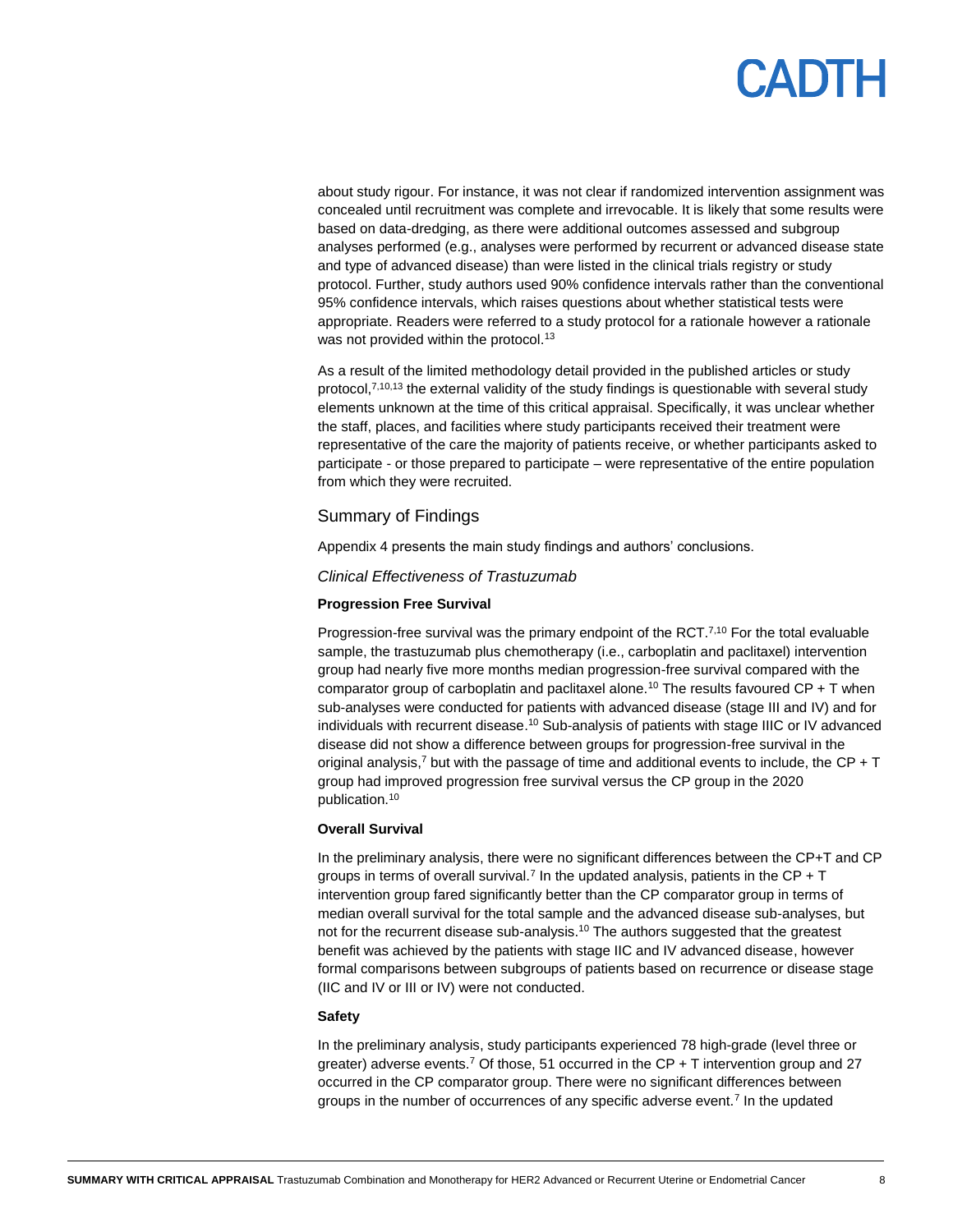# **PANTH**

analysis, 42 additional high-grade toxicities were identified.<sup>10</sup> For the CP + T intervention group, 10 adverse events occurred during treatment and 13 occurred following treatment. In contrast, the CP comparator group reported one adverse event at the end of treatment and 13 events post-treatment. 10

#### **Overall Response**

Overall response was reported in the 2018 publication.<sup>7</sup> Differences between groups for the following outcomes were not examined statistically: complete response, partial response, stable disease, and progressive disease. A composite of complete response, partial response, and stable disease was labelled as "clinical benefit", and there was no statistically significant difference between the CP + T intervention group and the CP comparator group for this outcome. A second composite variable consisting of complete response and partial response was labelled "objective response", for which there was no statistically significant difference between groups.<sup>7</sup>

#### *Cost-Effectiveness of Trastuzumab*

No relevant evidence regarding the cost-effectiveness of trastuzumab combination or monotherapy for HER2 positive advanced or recurrent uterine or endometrial cancer was identified; therefore, no summary can be provided.

#### **Limitations**

The main limitation of the evidence for this report was the limited quantity of research on trastuzumab for the treatment of patients with HER2 positive uterine cancer. Two publications were included that reported the findings of one RCT regarding the use of trastuzumab in combination with cisplatin and paclitaxel chemotherapy for patients with HER2 positive uterine serous cancer.<sup>7,10</sup> The trial was stopped early due to slow enrollment, despite interim futility analysis showing benefit of trastuzumab plus chemotherapy. It is not clear whether, or how, continuing to enroll the planned number of patients would have affected the results. No relevant clinical evidence was identified regarding patients with stage III to IV or recurrent uterine cancer that was not of the uterine serous carcinoma sub-type. Furthermore, no evidence was identified regarding intervention with trastuzumab monotherapy, alternative comparators, or the outcome, quality of life. Finally, there was no evidence identified regarding the cost-effectiveness of trastuzumab monotherapy or combination therapy.<sup>7,10</sup>

The included RCT was conducted in the United States.<sup>7,10</sup> It is not known whether studies conducted outside of Canada are generalizable to clinical practice in Canada.

### **Conclusions and Implications for Decision or Policy Making**

Two publications from one RCT of moderate quality were included to address the research question on clinical effectiveness of trastuzumab combination therapy in patients with advanced or recurrent HER2 positive uterine serous carcinomas. 7,10 Overall median progression free survival was significantly greater in patients with advanced or recurrent HER2 positive uterine serous carcinoma that were randomized to receive trastuzumab in combination with carboplatin and paclitaxel compared with carboplatin and paclitaxel alone, with no significant increase in high-grade toxicities.<sup>7,10</sup> While these findings suggest trastuzumab may be a promising treatment option for patients with HER2 positive uterine serous carcinoma, the effect of trastuzumab on quality of life remains an important gap in the literature. The study was conducted in the US, and findings may be generalizable to the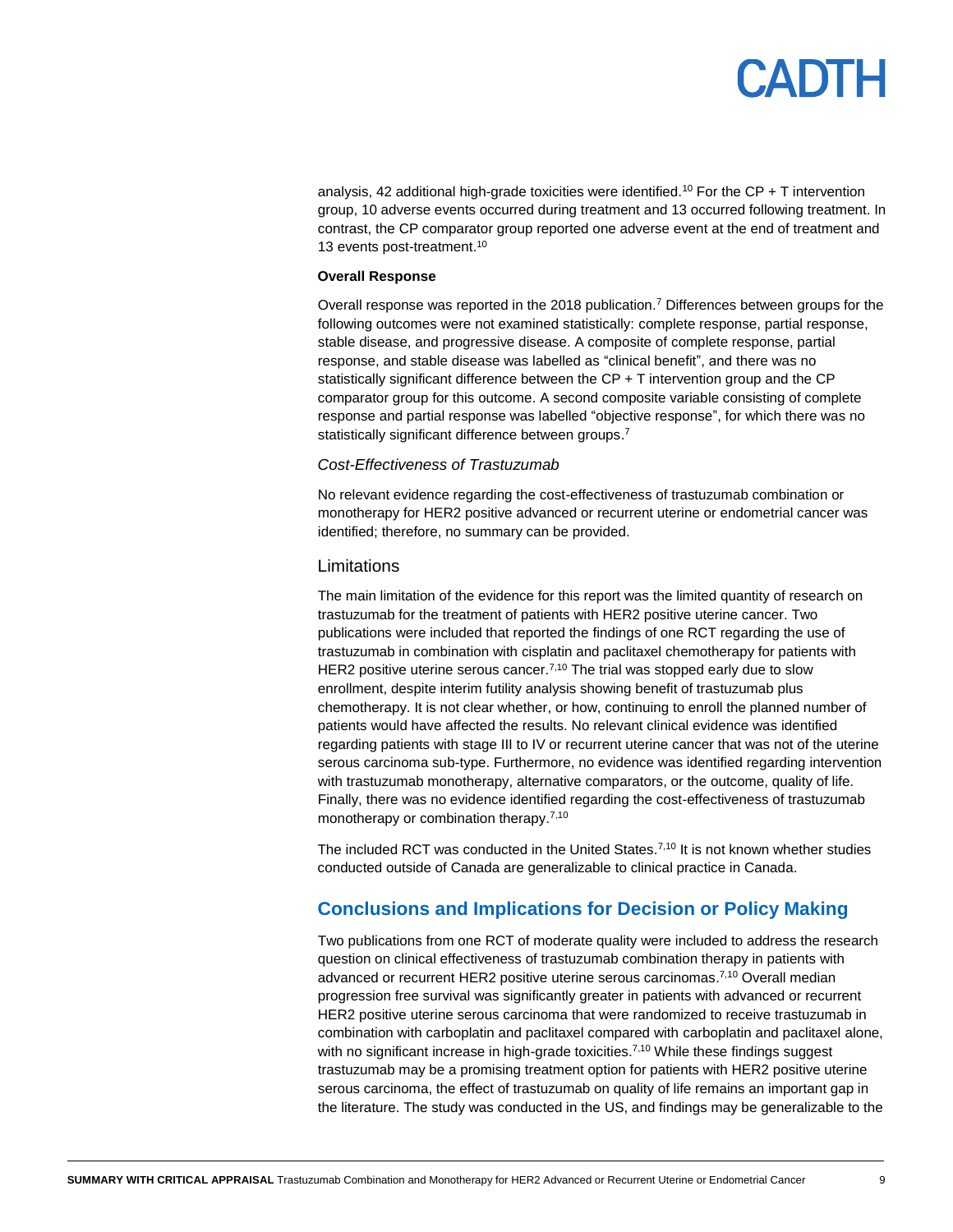Canadian setting, however it is unclear If there are differences in care pathways or other factors that might limit generalizability. Furthermore, the comparator in the trial was limited to carboplatin and paclitaxel, and additional alternative treatments are used in Canada including cisplatin with paclitaxel or docetaxel, liposomal doxorubicin, or immunotherapy (e.g., pembrolizumab) therapy. Information on these alternative comparators was not identified for inclusion in this report. In addition to the lack of evidence on other comparators for patient with uterine serous carcinoma, there was also no evidence was identified regarding the clinical effectiveness of trastuzumab monotherapy or other types of trastuzumab combination therapies for patients with HER2 positive advanced or recurrent uterine or endometrial cancer.

Future research investigating the clinical effectiveness of trastuzumab monotherapy or combination therapy with Canadian representation and information regarding safety (data on serious and treatment-related adverse events), and quality of life would provide additional information for clinicians providing care to patients with HER2 positive advanced or recurrent uterine or endometrial cancer.

Finally, studies on the cost-effectiveness of trastuzumab for the treatment of HER2 positive uterine cancer were not identified for this report. The authors of the included RCT discussed the expense of treatment and high drug acquisition cost of trastuzumab, and discussed plans for a cost-effectiveness study to be conducted in women with primary, advanced HER2-positive.<sup>10</sup> The authors further cited evidence to support the costeffectiveness of trastuzumab in palliative breast cancer settings,<sup>14</sup> however whether trastuzumab is cost-effective for the treatment of HER2 positive uterine or endometrial cancer remains unknown.<sup>10</sup> Economic evaluations investigating the cost-effectiveness of trastuzumab monotherapy or trastuzumab combination therapy versus alternative treatment options in patients with advanced or recurrent HER2 positive uterine or endometrial cancer would help stakeholders in decision making on the use of trastuzumab treatment.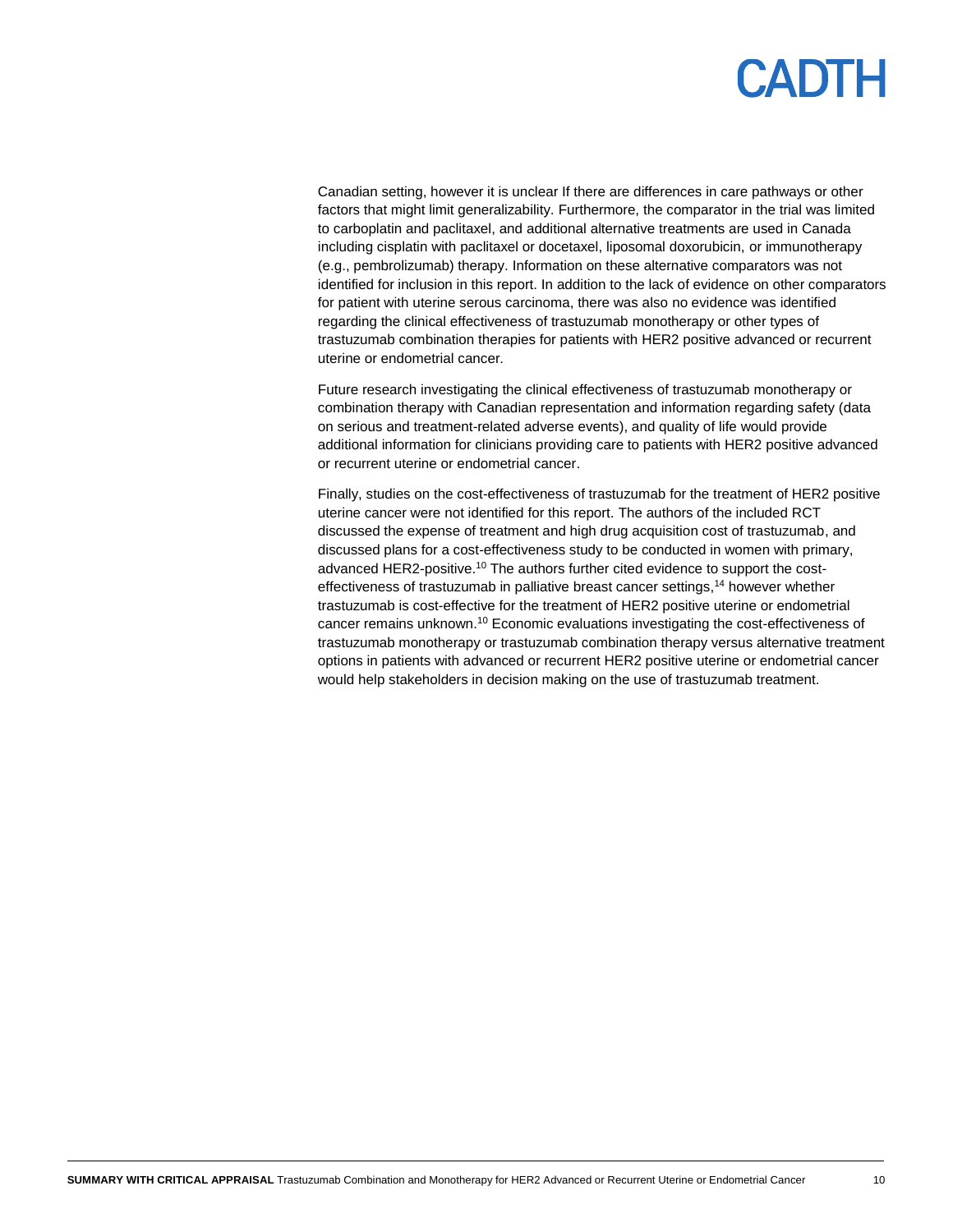# ENDIH

#### **References**

- 1. American Cancer Society. What Is endometrial cancer? *American Cancer Society* 2020[; https://www.cancer.org/cancer/endometrial-cancer/about/what](https://www.cancer.org/cancer/endometrial-cancer/about/what-is-endometrial-cancer.html)s-endometrial-cancer.html, Accessed 2020 Nov 10.
- 2. Navaneelan T. Trends in the incidence and mortality of female reproductive system cancers. Ottawa (ON): Statistics Canada; 2015 Feb: [https://www150.statcan.gc.ca/n1/en/pub/82-624-x/2015001/article/14095-eng.pdf?st=s-a6iHqp.](https://www150.statcan.gc.ca/n1/en/pub/82-624-x/2015001/article/14095-eng.pdf?st=s-a6iHqp) Accessed 2020 Nov 11.
- 3. Zhang L, Kwan SY, Wong KK, Solaman PT, Lu KH, Mok SC. Pathogenesis and clinical management of uterine serous carcinoma. *Cancers (Basel).*  2020 Mar;12(3):686.
- 4. Campos S. Treatment of metastatic endometrial cancer. In: Post TW, ed. *UpToDate*. Waltham (MA): UpToDate; 2020 Sep: [www.uptodate.com](file://///cadth-shares/Proj-Ctrl_Intake/Active/RC1319%20Trastuzumab%20for%20USC/Drafts/www.uptodate.com) Accessed 2020 Nov 11.
- 5. Members of the Gynecology Cancer Disease Site Group, Gynecology Cancer Disease Site Group. Systemic therapy for advanced or recurrent endometrial cancer, and advanced or recurrent uterine papillary serous carcinoma. Toronto (ON): Cancer Care Ontario; 2019 Jul: [https://www.cancercareontario.ca/en/guidelines-advice/types-of-cancer/501.](https://www.cancercareontario.ca/en/guidelines-advice/types-of-cancer/501) Accessed 2020 Nov 11.
- 6. Black J, English D, Roque D, Santin A. Targeted therapy in uterine serous carcinoma: an aggressive variant of endometrial cancer. *Womens Health.*  2014 Jan;10(1):45-57.
- 7. Fader AN, Roque DM, Siegel E, et al. Randomized phase II trial of carboplatin-paclitaxel versus carboplatin-paclitaxel-trastuzumab in uterine serous carcinomas that overexpress human epidermal growth factor receptor 2/neu. *J Clin Oncol.* 2018 Mar;36(20):2044-2051.
- 8. Downs SH, Black N. The feasibility of creating a checklist for the assessment of the methodological quality both of randomised and non-randomised studies of health care interventions. *J Epidemiol Community Health.* 1998;52(6):377-384.
- 9. Liberati A, Altman DG, Tetzlaff J, et al. The PRISMA statement for reporting systematic reviews and meta-analyses of studies that evaluate health care interventions: explanation and elaboration. *J Clin Epidemiol.* 2009;62(10):e1-e34.
- 10. Fader AN, Roque DM, Siegel E, et al. Randomized phase II trial of carboplatin-paclitaxel compared with carboplatin-paclitaxel-trastuzumab in advanced (stage III-IV) or recurrent uterine serous carcinomas that overexpress Her2/Neu (NCT01367002): updated overall survival analysis. *Clin Cancer Res.*  2020 Aug;26(15):3928-3935.
- 11. Eisenhauer E, Therasse P, Bogaerts J, et al. New response evaluation criteria in solid tumours: revised RECIST guideline (version 1.1). *Eur J Cancer.*  2009 Jan;45(2):228-247.
- 12. U.S. Department of Health and Human Services. Common Terminology Criteria for Adverse Events (CTCAE): quick reference. *Version 4.3*. Bethesda (MD): National Cancer Institute; 2010 Jun: [https://evs.nci.nih.gov/ftp1/CTCAE/CTCAE\\_4.03/CTCAE\\_4.03\\_2010-06-14\\_QuickReference\\_5x7.pdf.](https://evs.nci.nih.gov/ftp1/CTCAE/CTCAE_4.03/CTCAE_4.03_2010-06-14_QuickReference_5x7.pdf) Accessed 2020 Nov 11.
- 13. Fader A, Santin A, Hui P, Siegel E, Baker L, Luther M. Randomized phase II trial of carboplatin-paclitaxel versus carboplatin-paclitaxel-trastuzumab in uterine serous carcinomas that overexpress Her2/neu (NCT01367002) [*protocol*]. *J Clin Oncol.* 2014.
- 14. Younis T, Skedgel C. Is trastuzumab a cost-effective treatment for breast cancer? *Expert Rev Pharmacoecon Outcomes Res.* 2008 Oct;8(5):433-442.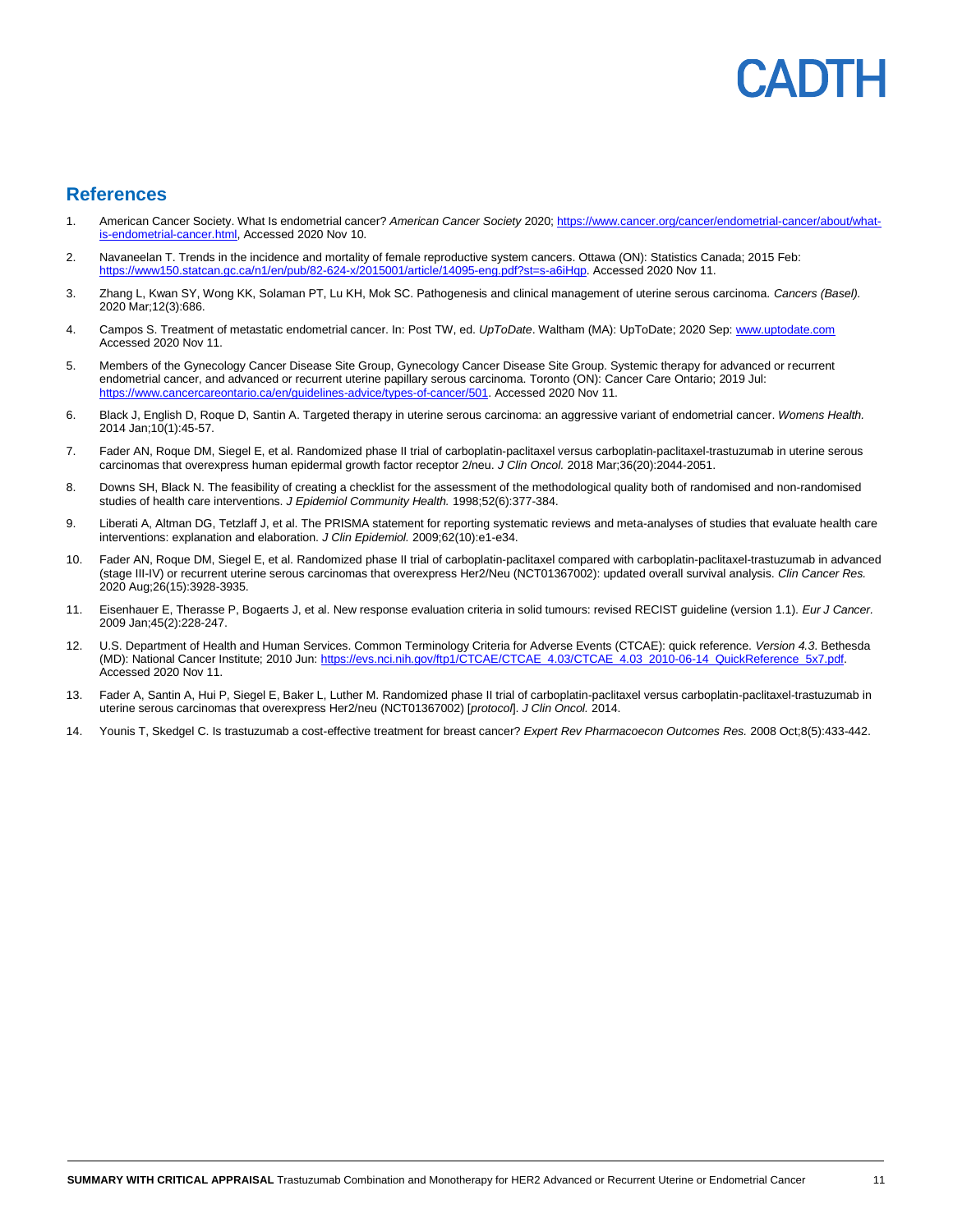## <span id="page-11-0"></span>**Appendix 1: Selection of Included Studies**

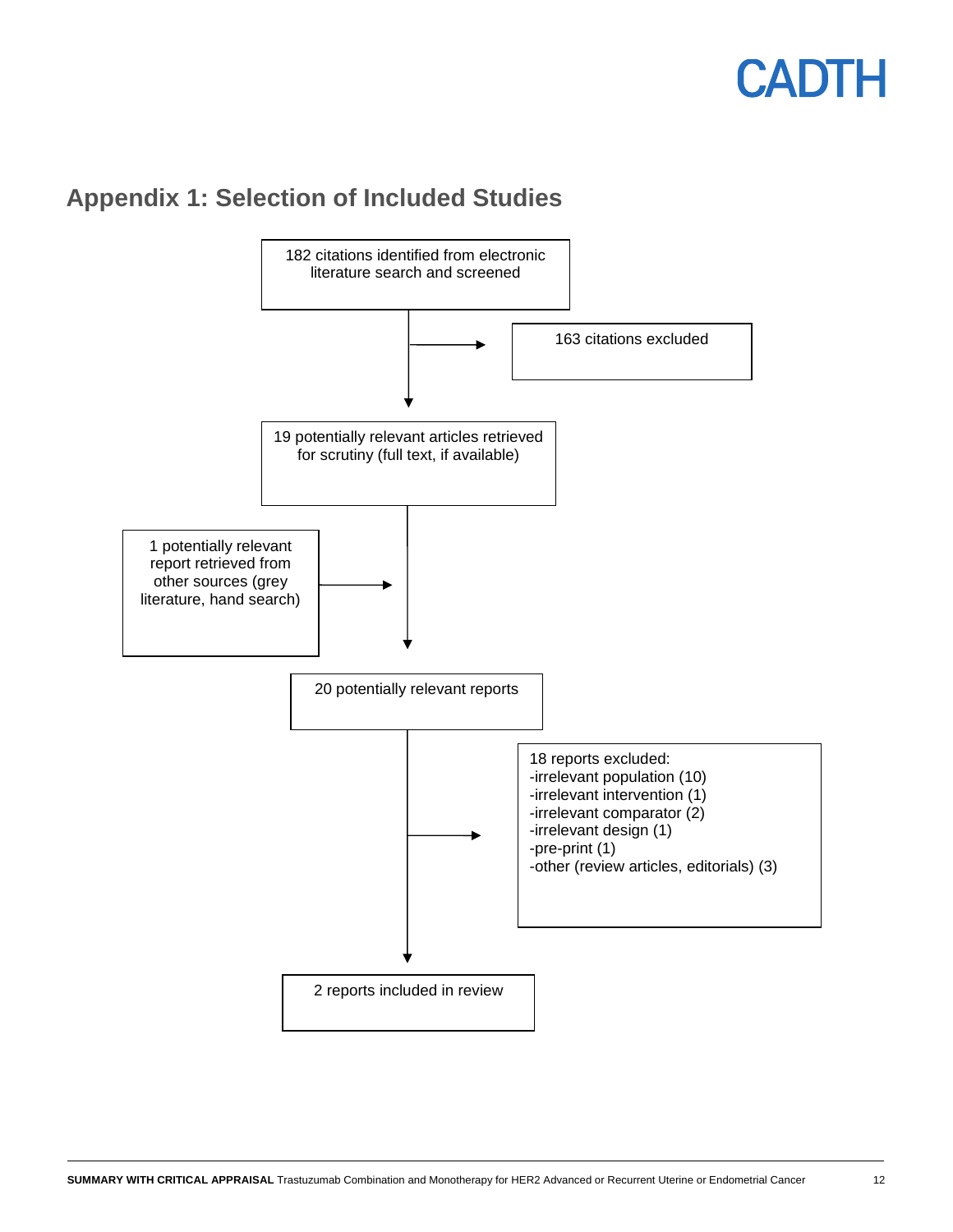

## <span id="page-12-1"></span>**Appendix 2: Characteristics of Included Publications**

### <span id="page-12-0"></span>**Table 2: Characteristics of Included Primary Clinical Study**

| <b>Study citation,</b><br>country, funding<br>source                                                                                                                                                                                                                                                                                                                                         | <b>Study design</b>                                                                                                                                                                                                                                                                                                                                                                                                                       | <b>Population</b><br>characteristics                                                                                                                                                                                                                                                                                                                                                                                                                                                                                                                                                                                                                                                                                                                                                                                  | <b>Intervention and</b><br>comparator(s)                                                                                                                                                                                                                                                                                                                                                                                                                                                                                                                                                                                                                                                                                                                                                                                                                                      | <b>Clinical</b><br>outcomes, length<br>of follow-up                                                                                                                                                                                                                                                                                                                                                                                              |
|----------------------------------------------------------------------------------------------------------------------------------------------------------------------------------------------------------------------------------------------------------------------------------------------------------------------------------------------------------------------------------------------|-------------------------------------------------------------------------------------------------------------------------------------------------------------------------------------------------------------------------------------------------------------------------------------------------------------------------------------------------------------------------------------------------------------------------------------------|-----------------------------------------------------------------------------------------------------------------------------------------------------------------------------------------------------------------------------------------------------------------------------------------------------------------------------------------------------------------------------------------------------------------------------------------------------------------------------------------------------------------------------------------------------------------------------------------------------------------------------------------------------------------------------------------------------------------------------------------------------------------------------------------------------------------------|-------------------------------------------------------------------------------------------------------------------------------------------------------------------------------------------------------------------------------------------------------------------------------------------------------------------------------------------------------------------------------------------------------------------------------------------------------------------------------------------------------------------------------------------------------------------------------------------------------------------------------------------------------------------------------------------------------------------------------------------------------------------------------------------------------------------------------------------------------------------------------|--------------------------------------------------------------------------------------------------------------------------------------------------------------------------------------------------------------------------------------------------------------------------------------------------------------------------------------------------------------------------------------------------------------------------------------------------|
|                                                                                                                                                                                                                                                                                                                                                                                              |                                                                                                                                                                                                                                                                                                                                                                                                                                           | <b>Randomized Controlled Trial</b>                                                                                                                                                                                                                                                                                                                                                                                                                                                                                                                                                                                                                                                                                                                                                                                    |                                                                                                                                                                                                                                                                                                                                                                                                                                                                                                                                                                                                                                                                                                                                                                                                                                                                               |                                                                                                                                                                                                                                                                                                                                                                                                                                                  |
| Fader et al., 2020 <sup>10</sup><br>and 20187<br><b>Trial name:</b><br>Randomized Phase II<br>Evaluation of<br>Carboplatin /<br>Paclitaxel With and<br>Without Trastuzumab<br>(Herceptin) in<br>HER2/Neu+ Patients<br>With Advance /<br><b>Recurrent Uterine</b><br>Serous Papillary<br>Carcinoma<br><b>United States</b><br><b>Funding Source:</b><br>Genetech Inc.<br>provided study drugs | Randomized, open-<br>label phase II trial<br>Randomization:<br>1:1 by the lead<br>$\bullet$<br>institution<br>$\bullet$<br>Minimization<br>used to balance<br>groups by study<br>site, disease<br>status<br>(advanced-stage<br>primary vs.<br>recurrent<br>disease), and<br>residual tumor<br>after primary<br>surgical<br>cytoreduction<br>(for those with<br>advanced stage<br>disease<br>Enrollment:<br>August 2011 to<br>January 2017 | <b>Number of participants:</b><br>61 enrolled<br>3 excluded<br>$= 58$<br>Intervention, $n = 30$<br>Comparator, $n = 28$<br>Mean age: 69 years<br>Median age (IQR):<br>Intervention: 66 years (64-<br>$69)$ ;<br>Comparator: 73 years (68-<br>78)<br>Sex: female<br>Stage of disease:<br>71% advanced<br>29% recurrent<br>Inclusion criteria:<br>Advanced or recurrent<br>$\bullet$<br>histologically confirmed<br>uterine serous papillary<br>carcinoma with<br>measurable disease;<br>HER2/neu+ tumor based<br>$\bullet$<br>on IHC staining score of<br>3+ or 2+ with confirmed<br>gene amplification by<br><b>FISH</b><br>Exclusion criteria:<br>a history of other<br>invasive malignancies,<br>except:<br>non-melanoma<br>$\circ$<br>skin cancers,<br>significant<br>$\circ$<br>history of<br>cardiac<br>disease, | Intervention:<br>$CP + T$<br>Paclitaxel 175 mg/m <sup>2</sup><br>administered<br>intravenously every<br>21 days for 6 cycles.<br>Carboplatin AUC 5<br>administered<br>intravenously every<br>21 days for 6 cycles.<br>From day 1, an 8<br>mg/kg loading dose<br>of trastuzumab was<br>administered over a<br>90 minute period.<br>Beginning on day 21,<br>patients received 6<br>mg/kg of<br>trastuzumab,<br>administered<br>intravenously every<br>21 days and<br>continued indefinitely<br>every 21 days after 6<br>cycles of cytotoxic<br>therapy were<br>completed and until<br>progression of the<br>disease or prohibitive<br>toxicities occurred.<br>Comparator:<br><b>CP</b><br>Paclitaxel 175 mg/m <sup>2</sup><br>administered<br>intravenously every<br>21 days for 6 cycles.<br>Carboplatin AUC 5<br>administered<br>intravenously every<br>21 days for 6 cycles. | Primary endpoint:<br>PFS i.e., "length<br>$\bullet$<br>of time from<br>randomization to<br>disease<br>recurrence,<br>disease<br>progression, or<br>death for any<br>reason,<br>whichever<br>occurred first"<br>(p. 2)<br>Secondary<br>endpoints:<br>Objective<br>$\bullet$<br>response<br><b>OS</b><br>$\bullet$<br>Safety assessed<br>according to<br><b>CTCAE</b><br>Follow-up: until PFS<br>(disease recurrence,<br>progression, or<br>death) |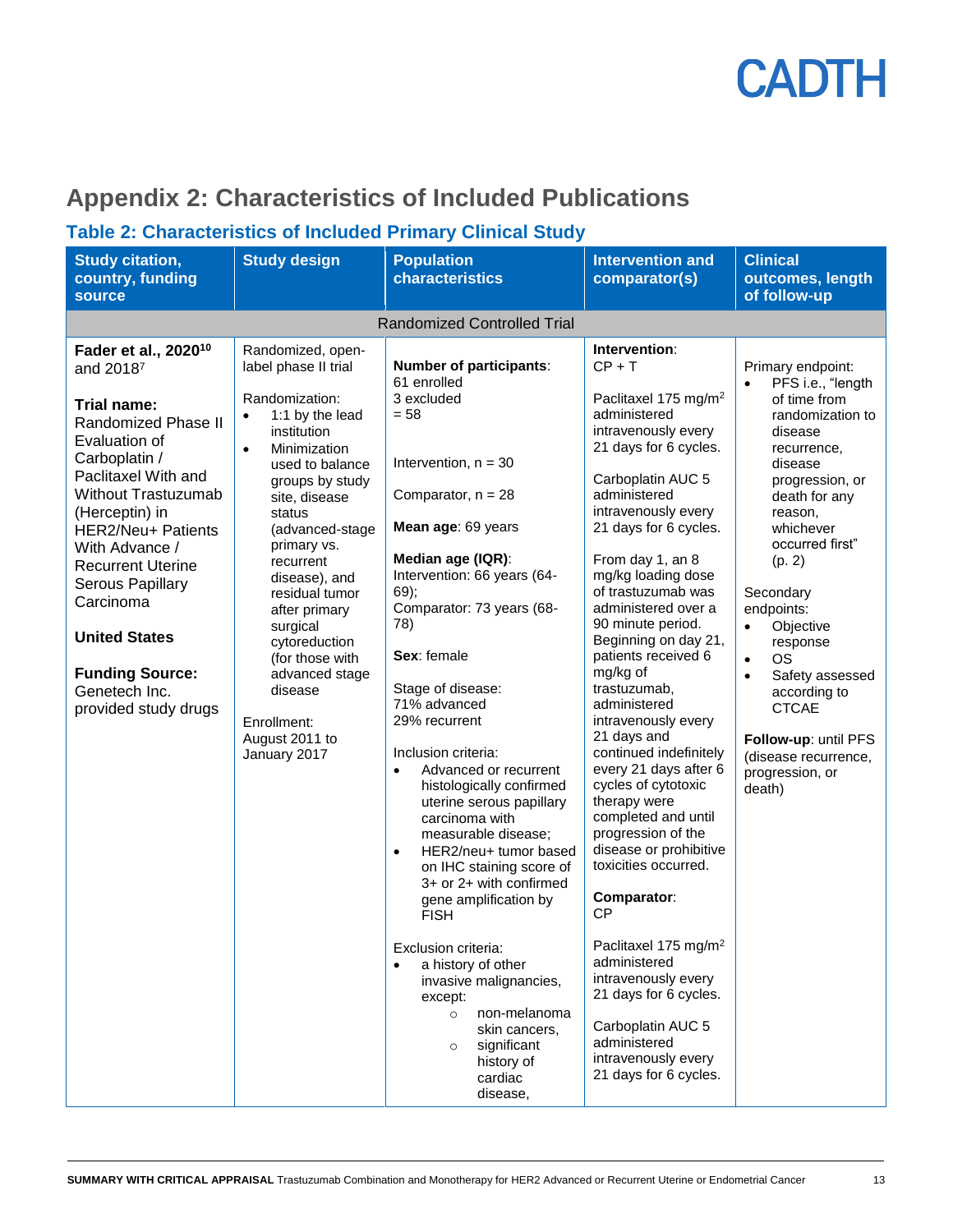| <b>Study citation,</b><br>country, funding<br><b>source</b> | <b>Study design</b> | <b>Population</b><br>characteristics                                                                                                                                                                                                                                                                                                                                                            | <b>Intervention and</b><br>comparator(s) | <b>Clinical</b><br>outcomes, length<br>of follow-up |
|-------------------------------------------------------------|---------------------|-------------------------------------------------------------------------------------------------------------------------------------------------------------------------------------------------------------------------------------------------------------------------------------------------------------------------------------------------------------------------------------------------|------------------------------------------|-----------------------------------------------------|
|                                                             |                     | uncontrolled<br>$\circ$<br>hypertension,<br>unstable<br>$\circ$<br>medical issue,<br>brain<br>$\circ$<br>leptomeningeal,<br>prior therapy<br>$\circ$<br>with<br>trastuzumab,<br>uncontrolled<br>$\circ$<br>seizure<br>disorder,<br>seropositive for<br>$\circ$<br>HIV,<br>active hepatitis,<br>$\circ$<br>hemorrhagic<br>$\circ$<br>diathesis<br>requiring<br>$\circ$<br>supplemental<br>oxygen |                                          |                                                     |

AUC = area under the curve; CP = carboplatin-paclitaxel; CP + T = carboplatin and paclitaxel + trastuzumab; CTCAE = Common Terminology Criteria for Adverse Events; HER2 = human epidermal growth factor receptor 2; IQR = interquartile range; NR = not reported; OS = overall survival; PFS = progression free survival.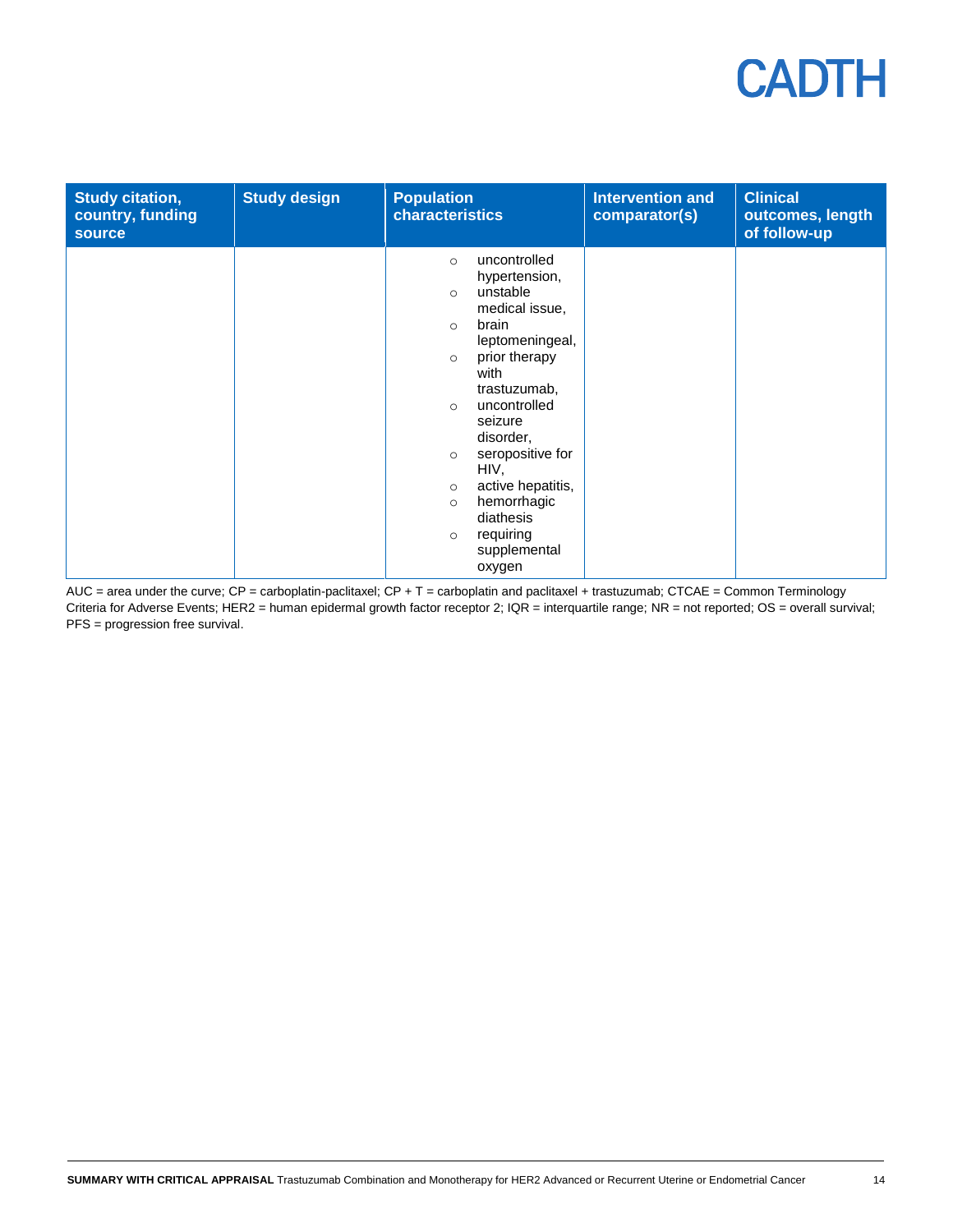

## <span id="page-14-0"></span>**Appendix 3: Critical Appraisal of Included Publications**

### **Table 3: Strengths and Limitations of Clinical Studies Using the Downs and Black checklist<sup>8</sup>**

| <b>Strengths</b>                                                                                                                                                                                                                                                                                                                                                                                                                                                                                                                                                                                                                                                                                                                                                                                                                                                                                                                                                                                                                                                                                                                                                                                                                                                                                                                                                                                                                                                                                                                                                                                                                                                                                                                                                                                                                                                                                                                                                                          | <b>Limitations</b>                                                                                                                                                                                                                                                                                                                                                                                                                                                                                                                                                                                                                                                                                                                                                                                                                                                                                                                                                                                                                                                                                                                                                                                                                                                                                                                                                                                                                                                                                                                                                                                                                                                                                                                                                                                                                                                                                                                                                                                                                                                                                                                                                                                                                                                                                                                                                                                                                                                                                                                                                                                                                                                                                                                                                                                                                                                   |
|-------------------------------------------------------------------------------------------------------------------------------------------------------------------------------------------------------------------------------------------------------------------------------------------------------------------------------------------------------------------------------------------------------------------------------------------------------------------------------------------------------------------------------------------------------------------------------------------------------------------------------------------------------------------------------------------------------------------------------------------------------------------------------------------------------------------------------------------------------------------------------------------------------------------------------------------------------------------------------------------------------------------------------------------------------------------------------------------------------------------------------------------------------------------------------------------------------------------------------------------------------------------------------------------------------------------------------------------------------------------------------------------------------------------------------------------------------------------------------------------------------------------------------------------------------------------------------------------------------------------------------------------------------------------------------------------------------------------------------------------------------------------------------------------------------------------------------------------------------------------------------------------------------------------------------------------------------------------------------------------|----------------------------------------------------------------------------------------------------------------------------------------------------------------------------------------------------------------------------------------------------------------------------------------------------------------------------------------------------------------------------------------------------------------------------------------------------------------------------------------------------------------------------------------------------------------------------------------------------------------------------------------------------------------------------------------------------------------------------------------------------------------------------------------------------------------------------------------------------------------------------------------------------------------------------------------------------------------------------------------------------------------------------------------------------------------------------------------------------------------------------------------------------------------------------------------------------------------------------------------------------------------------------------------------------------------------------------------------------------------------------------------------------------------------------------------------------------------------------------------------------------------------------------------------------------------------------------------------------------------------------------------------------------------------------------------------------------------------------------------------------------------------------------------------------------------------------------------------------------------------------------------------------------------------------------------------------------------------------------------------------------------------------------------------------------------------------------------------------------------------------------------------------------------------------------------------------------------------------------------------------------------------------------------------------------------------------------------------------------------------------------------------------------------------------------------------------------------------------------------------------------------------------------------------------------------------------------------------------------------------------------------------------------------------------------------------------------------------------------------------------------------------------------------------------------------------------------------------------------------------|
|                                                                                                                                                                                                                                                                                                                                                                                                                                                                                                                                                                                                                                                                                                                                                                                                                                                                                                                                                                                                                                                                                                                                                                                                                                                                                                                                                                                                                                                                                                                                                                                                                                                                                                                                                                                                                                                                                                                                                                                           | Fader et al., 2018 <sup>7</sup> and 2020 <sup>10</sup>                                                                                                                                                                                                                                                                                                                                                                                                                                                                                                                                                                                                                                                                                                                                                                                                                                                                                                                                                                                                                                                                                                                                                                                                                                                                                                                                                                                                                                                                                                                                                                                                                                                                                                                                                                                                                                                                                                                                                                                                                                                                                                                                                                                                                                                                                                                                                                                                                                                                                                                                                                                                                                                                                                                                                                                                               |
| Study objective was clearly described.<br>$\bullet$<br>Main outcomes clearly described in methods.<br>$\bullet$<br>Patient inclusion and exclusion criteria were clearly<br>$\bullet$<br>described.<br>Interventions of interest were clearly described.<br>$\bullet$<br>Main findings of the study were clearly described.<br>$\bullet$<br>Estimates of random variability (i.e., confidence<br>$\bullet$<br>intervals) in the data were provided for the main<br>outcome.<br>Adverse events were systematically assessed and<br>$\bullet$<br>reported.<br>Characteristics of patients lost to follow-up were not<br>$\bullet$<br>described, however <5% of enrolled participants were<br>lost to follow up and reasons were not related to<br>outcomes of interest.<br>Actual probability values were reported for main study<br>$\bullet$<br>endpoints.<br>Analyses were adjusted for different lengths of follow up<br>$\bullet$<br>(i.e., survival analysis).<br>Compliance with the interventions was reliable - 18%<br>$\bullet$<br>received <6 cycles of CP in the comparator group; 13%<br>received $<$ 6 cycles of CP + T in the intervention group.<br>Main outcome measures were accurate and reliable;<br>$\bullet$<br>response and disease progression were defined by<br>RECIST 1.1, and CTCAE version 4.0 was used to<br>describe adverse events.<br>Patients in different intervention groups were recruited<br>$\bullet$<br>from the same population.<br>Patients in different intervention groups were recruited<br>$\bullet$<br>over the same period of time.<br>Participants were randomized to intervention groups 1:1.<br>$\bullet$<br>Minimization was used to stratify patients on important<br>$\bullet$<br>characteristics (i.e., study site, disease status, and<br>residual tumour after surgical cytoreduction (within the<br>advanced-disease group).<br>The trial was adequately powered to detect significance<br>$\bullet$<br>for the primary endpoint. | Staff, places, and facilities where participants were treated<br>$\bullet$<br>were representative of the treatment the majority of patients<br>receive (i.e., 11 academic medical centres)<br>Unable to determine if participants asked to participate were<br>$\bullet$<br>representative of the entire population from which they were<br>recruited.<br>Unable to determine if participants who were prepared to<br>$\bullet$<br>participate were representative of the entire population from<br>which they were recruited.<br>Participants were not blinded to the intervention received.<br>$\bullet$<br>Unable to determine if outcome assessors were blinded to<br>$\bullet$<br>the main outcomes.<br>Some results may have been based data-dredging. The<br>$\bullet$<br>clinical trials registry lists PFS and safety as the only<br>outcome measures of interest, the protocol also lists<br>objective response rate and overall survival, however others<br>were also included. Sub-analyses performed were not<br>explicitly described in the statistical analyses section of the<br>study methods or the study protocol.<br>Unable to determine if statistical tests used to assess the<br>$\bullet$<br>main outcomes were appropriate. A 90% CI was used with<br>the only rationale being, "as described in the study protocol."<br>However, rationale was not provided in the study protocol.<br>Unable to determine if randomized intervention assignment<br>$\bullet$<br>was concealed from both patients and healthcare staff until<br>recruitment was complete and irrevocable.<br>Intention to treat analysis was not used.<br>$\bullet$<br>The trial was stopped early before enrolling the planned<br>$\bullet$<br>number of participants for low enrollment, despite interim<br>futility analysis showing benefit of trastuzumab.<br>Potential conflicts of interest were disclosed and there was<br>$\bullet$<br>no indication of how they were addressed.<br>Distributions of principal confounders in each group of<br>$\bullet$<br>participants to be compared were clearly described.<br>Participants in the intervention group were significantly older<br>than the comparison group (median 66 years vs. 73 years, P<br>$= 0.006$ ). This may have biased outcomes in favour of the<br>intervention. Statistics Canada reported that the age<br>structure of a population with endometrial cancer will<br>strongly influence the mortality rates observed and<br>recommend controlling for differences in age in uterine<br>cancer research. Study authors indicated that research<br>suggests that age is not a prognostic factor for recurrence in<br>patients with similar stages of cancer who are using similar<br>treatments. It is not clear how these differing positions relate<br>to uterine serous carcinoma, specifically. |

 $CP$  = carboplatin-paclitaxel;  $CP$  + T = carboplatin-paclitaxel + trastuzumab; CTCAE = Common Terminology for Adverse Events; RECIST = Response evaluation criteria in solid tumors.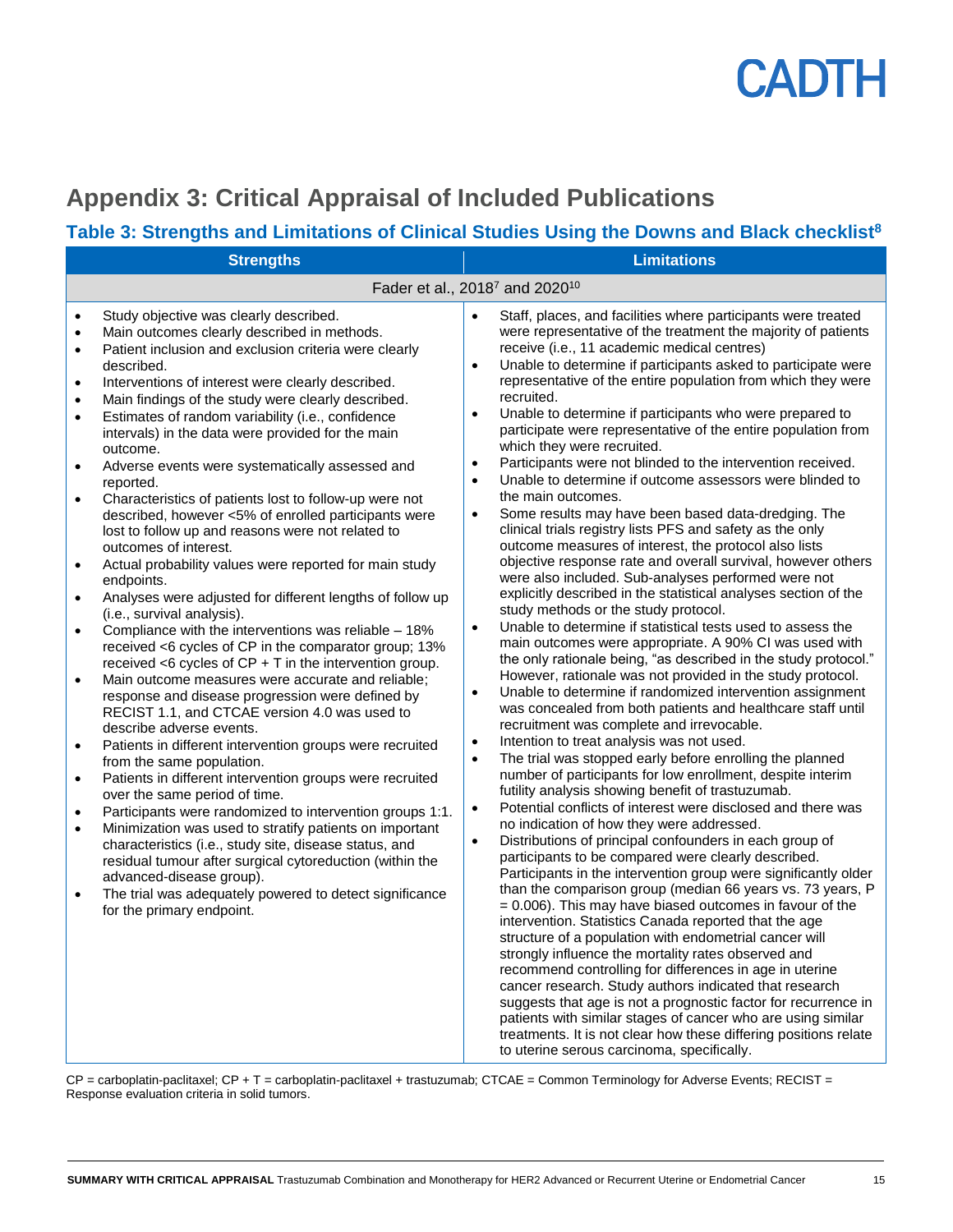

## <span id="page-15-0"></span>**Appendix 4: Main Study Findings and Authors' Conclusions**

### **Table 4: Summary of Findings of Included Primary Clinical Studies**

| <b>Main study findings</b>                                                                                                                                                                 | <b>Authors' conclusion</b>                                                                                                                                                                                                                                                                                        |
|--------------------------------------------------------------------------------------------------------------------------------------------------------------------------------------------|-------------------------------------------------------------------------------------------------------------------------------------------------------------------------------------------------------------------------------------------------------------------------------------------------------------------|
| Fader et al., 2020 <sup>10</sup>                                                                                                                                                           |                                                                                                                                                                                                                                                                                                                   |
| Intervention (CP + T) vs. Comparator (CP)<br><b>Primary Endpoint: Median PFS</b>                                                                                                           | "the addition of trastuzumab to carboplatin/paclitaxel resulted<br>in significantly improved PFS and OS, with the greatest benefit<br>in both survival categories observed in women with stage III/IV                                                                                                             |
| 58 patients experienced 44 events (43 progressions and 38<br>deaths) during a total follow-up of 1,865 months (median: 25.9<br>months; range: 0.33 to 91.5 months)                         | disease undergoing primary therapy after surgery. Updated<br>median-PFS continued to favor the trastuzumab arm by<br>approximately 5 months in the entire cohort, with a >8-month<br>improvement for women with stage III to IV disease undergoing                                                                |
| <b>Total Sample</b><br>$CP + T$ , 12.9 months vs. $CP$ , 8.0 months<br>HR = $0.46$ ; 90% CI, 0.28 to 0.76; P = 0.005                                                                       | primary treatment. OS was also significantly higher in the<br>trastuzumab arm by 5 months, with a particular benefit again<br>noted in those with stage III to IV disease treated upfront<br>(median OS not reached in the trastuzumab arm vs 25.4<br>months in the control arm). The addition of trastuzumab was |
| Subgroups:<br>Advanced disease (stage III and IV) undergoing primary<br>treatment<br>$CP + T$ , 17.7 months vs. $CP$ , 9.3 months<br>HR = $0.44$ ; 90% CI, 0.23 to 0.83; P = 0.015         | well tolerated by patients, with few high-grade adverse events.<br>In fact, 20% of patients on the trastuzumab arm remain on the<br>drug without evidence of disease recurrence (p3933)."                                                                                                                         |
| <b>Recurrent disease</b><br>$CP + T$ , 9.2 months vs. $CP$ , 7.0 months<br>HR = $0.13$ ; 90% CI, 0.33 to 0.48; P = 0.0035                                                                  |                                                                                                                                                                                                                                                                                                                   |
| Advanced disease (stage IIIC or IV only - IIIA and IIIB<br>excluded)<br>$CP + T$ (n = 17) vs. $CP$ (n = 19)<br>14.8 months vs. 9.0 months<br>HR = $0.40$ ; 90% CI, 0.20 to 0.76; P = 0.008 |                                                                                                                                                                                                                                                                                                                   |
| <b>Secondary Endpoint: Median OS</b>                                                                                                                                                       |                                                                                                                                                                                                                                                                                                                   |
| <b>Total Sample</b><br>CP + T, 29.9 months vs. CP, 24.4 months<br>HR = $0.58$ ; 90% CI, 0.34 to 0.99; P = 0.046                                                                            |                                                                                                                                                                                                                                                                                                                   |
| Subgroups:<br>Advanced disease (stage III and IV) undergoing primary<br>treatment<br>CP + T, OS not reached vs. CP, 25.4 months<br>HR = 0.49; 90% CI, 0.25 to 0.97; P = 0.041              |                                                                                                                                                                                                                                                                                                                   |
| Advanced disease (stage IIIC or IV only - IIIA and IIIB<br>excluded)<br>$CP + T$ , 31.9 months vs. $CP$ , 21.3 months<br>HR = $0.44$ ; 90% CI. 0.22 to 0.88; P = 0.023                     |                                                                                                                                                                                                                                                                                                                   |
| <b>Recurrent disease</b><br>$CP + T$ , 25.0 months vs. $CP$ , 22.5 months<br>HR = $0.0864$ ; 90% CI, 0.36 to 2.10; P = 0.39                                                                |                                                                                                                                                                                                                                                                                                                   |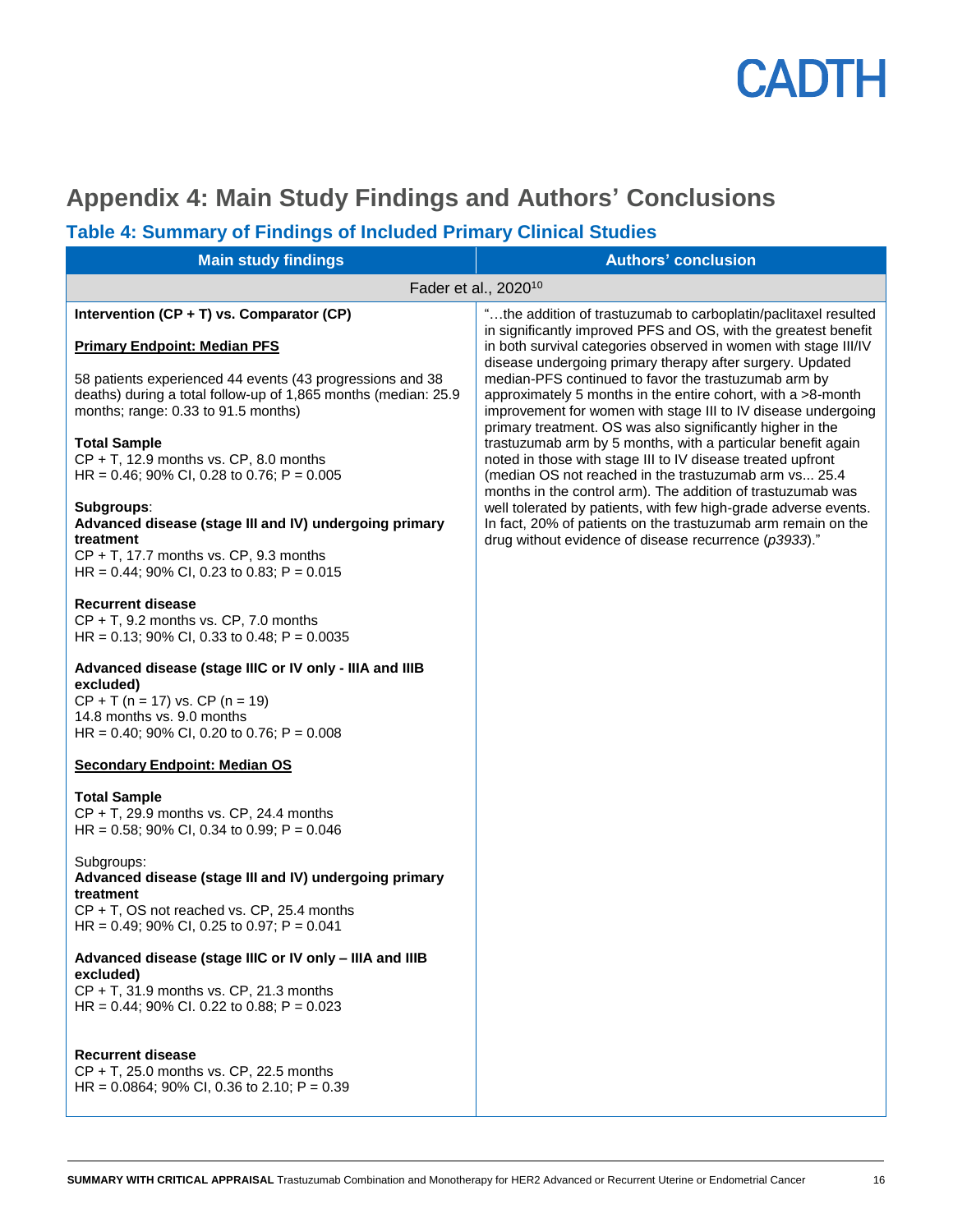| <b>Main study findings</b>                                                                                                                                                                                                                                                                                                            | <b>Authors' conclusion</b>                                                                                                                                                                                                                                                                                        |
|---------------------------------------------------------------------------------------------------------------------------------------------------------------------------------------------------------------------------------------------------------------------------------------------------------------------------------------|-------------------------------------------------------------------------------------------------------------------------------------------------------------------------------------------------------------------------------------------------------------------------------------------------------------------|
| <b>Secondary Endpoint: Safety</b>                                                                                                                                                                                                                                                                                                     |                                                                                                                                                                                                                                                                                                                   |
| 42 high grade [CTCAE grade ≥ 3] toxicities identified since<br>Feder et al. 2018. <sup>7</sup> 57 of 60 patients had an evaluable CTCAE<br>event                                                                                                                                                                                      |                                                                                                                                                                                                                                                                                                                   |
| No patients required discontinuation of trastuzumab for toxicity<br>5 AEs before treatment assignment - all grade 1                                                                                                                                                                                                                   |                                                                                                                                                                                                                                                                                                                   |
| $CP + T$<br>10 AEs during CP +T: included 1 pruritus (grade 3) and 1<br>neutropenia (grade 3)<br>13 post CP + T: included 1 leukopenia (grade 3)                                                                                                                                                                                      |                                                                                                                                                                                                                                                                                                                   |
| <b>CP</b><br>1 at the end of CP: alopecia of unknown grade<br>13 post-CP: included abdominal pain (grade 3) and nausea<br>(grade 3) in the same patient                                                                                                                                                                               |                                                                                                                                                                                                                                                                                                                   |
|                                                                                                                                                                                                                                                                                                                                       | Fader et al., 20187                                                                                                                                                                                                                                                                                               |
| Intervention (CP + T) vs. Comparator (CP)                                                                                                                                                                                                                                                                                             | "In summary, novel therapeutic strategies must be developed<br>for USC. Outcomes for women with this malignancy remain                                                                                                                                                                                            |
| <b>Primary Endpoint: Median PFS</b>                                                                                                                                                                                                                                                                                                   | dismal. Our study demonstrates that the addition of                                                                                                                                                                                                                                                               |
| <b>Total Sample</b><br>$CP + T$ , 12.6 months vs. $CP$ , 8.0 months<br>HR = $0.40$ ; 90% CI, 2.0 to 0.76; P = 0.005                                                                                                                                                                                                                   | trastuzumab to carboplatin-paclitaxel improves PFS by 4.6<br>months in women with advanced-stage or recurrent USC and<br>achieves a meaningful clinical benefit rate without increasing<br>toxicity. The greatest benefit may be observed when<br>trastuzumab is used with carboplatin-paclitaxel in the up-front |
| Subgroups:<br>Advanced disease (stage III and IV) undergoing primary<br>treatment<br>$CP + T$ , 17.9 months vs. $CP$ , 9.3 months<br>HR = $0.40$ ; 90% CI, 2.0 to 0.80; P = 0.013                                                                                                                                                     | setting and in those with stage IIIC or IV disease (p2050)."                                                                                                                                                                                                                                                      |
| <b>Recurrent disease</b><br>$CP + T$ , 9.2 months vs. $CP$ , 6.0 months<br>HR = $0.14$ ; 90% CI, 0.05 to 0.54; P = 0.003                                                                                                                                                                                                              |                                                                                                                                                                                                                                                                                                                   |
| Advanced disease (stage IIIC or IV only - IIIA and IIIB<br>excluded)<br>$CP + T$ , 14.0 months vs. $CP$ , 8.9 months<br>$HR = 0.368$ ; 90% CI, 0.181 to 0.750                                                                                                                                                                         |                                                                                                                                                                                                                                                                                                                   |
| <b>Secondary Outcome: Overall Response</b>                                                                                                                                                                                                                                                                                            |                                                                                                                                                                                                                                                                                                                   |
| Recurrent disease, n (%)<br>Complete response = $1(11%)$ vs. 2 (25%)<br>Partial response = $3(33%)$ vs. 4 (50%)<br>Stable disease = 5 (56%) vs. 1 (12.5%)<br>Progressive disease = $0(0\%)$ vs. 1 (12.5%)<br>-Clinical benefit = $100\%$ vs. 87.5%; P = 0.47<br>-Objective response (complete + partial) = 44% and 75%; $P =$<br>0.33 |                                                                                                                                                                                                                                                                                                                   |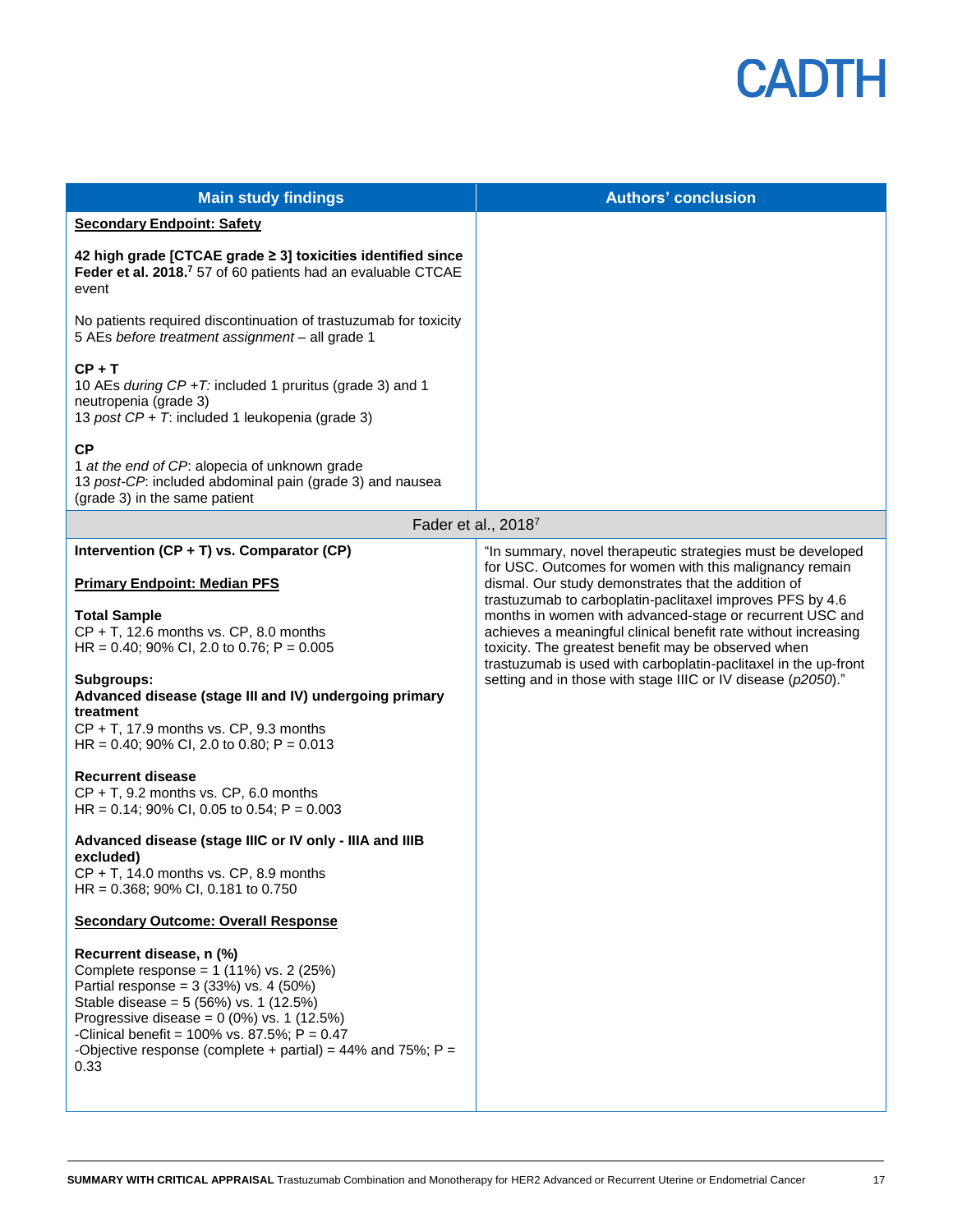

| <b>Main study findings</b>                                                                                                                                                                                                                                                                                                                                                                                                                                                                                                                                                                                                                                                                                                                                                                                                                                                                                                                                                                                                                                                                                                                                                                                                                                                                                                                                                                                                                                                                                                                                                                                                                                                                                                                                                                                                                                                                                                                                                                                                                                                                                                                                                                                                                                          | <b>Authors' conclusion</b> |
|---------------------------------------------------------------------------------------------------------------------------------------------------------------------------------------------------------------------------------------------------------------------------------------------------------------------------------------------------------------------------------------------------------------------------------------------------------------------------------------------------------------------------------------------------------------------------------------------------------------------------------------------------------------------------------------------------------------------------------------------------------------------------------------------------------------------------------------------------------------------------------------------------------------------------------------------------------------------------------------------------------------------------------------------------------------------------------------------------------------------------------------------------------------------------------------------------------------------------------------------------------------------------------------------------------------------------------------------------------------------------------------------------------------------------------------------------------------------------------------------------------------------------------------------------------------------------------------------------------------------------------------------------------------------------------------------------------------------------------------------------------------------------------------------------------------------------------------------------------------------------------------------------------------------------------------------------------------------------------------------------------------------------------------------------------------------------------------------------------------------------------------------------------------------------------------------------------------------------------------------------------------------|----------------------------|
| <b>Secondary Outcome: Safety</b>                                                                                                                                                                                                                                                                                                                                                                                                                                                                                                                                                                                                                                                                                                                                                                                                                                                                                                                                                                                                                                                                                                                                                                                                                                                                                                                                                                                                                                                                                                                                                                                                                                                                                                                                                                                                                                                                                                                                                                                                                                                                                                                                                                                                                                    |                            |
| High grade [CTCAE grade $\geq$ 3] toxicities, CP + T vs. CP, n (%)<br>Neutrophil count decreased, 4 (13%) vs. 5 (18%)<br>$\bullet$<br>Anemia, 6 (19%) vs. 2 (7%)<br>$\bullet$<br>Blood and lymphatic system disorders - other<br>$\bullet$<br>(neutropenia), 5 (16%) vs. 1 (4%)<br>Hypertension, 5 (16%) vs. 0 (0%)<br>$\bullet$<br>Hyperglycemia, 3 (9%) vs. 1 (4%)<br>$\bullet$<br>WBC decreased, 3 (9%) vs. 1 (4%)<br>$\bullet$<br>Diarrhea, colitis, and enterocolitis, 3 (9%) vs. 1 (4%)<br>$\bullet$<br>Thromboembolic event, 1 (3%) vs. 2 (7%)<br>$\bullet$<br>Abdominal pain, 2 (6%) vs. 0 (0%)<br>$\bullet$<br>Dehydration, 1 (3%) vs. 1 (4%)<br>$\bullet$<br>Febrile neutropenia, 1 (3%) vs. 1 (4%)<br>$\bullet$<br>Hyponatremia, 0 (0%) vs. 2 (7%)<br>$\bullet$<br>Hypoxia, 2 (6%) vs. 0 (0%)<br>$\bullet$<br>Small intestinal obstruction, 1 (3%) vs. 1 (4%)<br>$\bullet$<br>Acute kidney injury, 0 (0%) vs. 1 (4%)<br>$\bullet$<br>Aspiration, 1 (3%) vs. 0 (0%)<br>$\bullet$<br>Bone pain, 1 (3%) vs. 0 (0%)<br>$\bullet$<br>Cognitive disturbance, 1 (3%) vs. 0 (0%)<br>$\bullet$<br>Constipation, 1 (3%) vs. 0 (0%)<br>$\bullet$<br>Creatinine increased, 0 (0%) vs. 1 (4%)<br>$\bullet$<br>Dyspnea, 1 (3%) vs. 0 (0%)<br>$\bullet$<br>Fatigue, 1 (3%) vs. 0 (0%)<br>$\bullet$<br>Gastroparesis, 0 (0%) vs. 1 (4%)<br>$\bullet$<br>Hematuria, 1 (3%) vs. 0 (0%)<br>$\bullet$<br>Hypokalemia, 1 (3%) vs. 0 (0%)<br>$\bullet$<br>Left ventricular systolic dysfunction, 1 (3%) vs. 0 (0%)<br>$\bullet$<br>Lymphocyte count decreased, 1 (3%) vs. 0 (0%)<br>$\bullet$<br>Peripheral sensory neuropathy, 0 (0%) vs. 1 (4%)<br>$\bullet$<br>Platelet count decreased, 1 (3%) vs. 0 (0%)<br>$\bullet$<br>Pleural effusion, 0 (0%) vs. 1 (4%)<br>$\bullet$<br>Psychiatric disorders - other (depressed consciousness<br>$\bullet$<br>level), 0 (0%) vs. 1 (4%)<br>Renal and urinary disorders - other (UTI), 0 (0%) vs. 1<br>$\bullet$<br>(4%)<br>Respiratory, thoracic and mediastinal disorders - other<br>$\bullet$<br>(URI), 1 (3%) vs. 0 (0%)<br>Sepsis, 1 (3%) vs. 0 (0%)<br>UTI, 0 (0%) vs. 1 (4%)<br>Vomiting, 1 (3%) vs. 0 (0%)<br>Wound infection, 0 (0%) vs. 1 (4%)<br>Total = $51$ vs. 27 high-grade AEs<br>$Ps = not significant (values NR)$ |                            |
| <b>Secondary Outcome: OS (preliminary analysis)</b>                                                                                                                                                                                                                                                                                                                                                                                                                                                                                                                                                                                                                                                                                                                                                                                                                                                                                                                                                                                                                                                                                                                                                                                                                                                                                                                                                                                                                                                                                                                                                                                                                                                                                                                                                                                                                                                                                                                                                                                                                                                                                                                                                                                                                 |                            |
| Subgroups:<br><b>Advanced disease</b> , $n = 41$ , deaths = 14<br>59% reduced mortality for $CP + T$ vs. $CP$ , $HR = 0.41$ , 90% CI,<br>0.16 to 1.03, $P = 0.05$                                                                                                                                                                                                                                                                                                                                                                                                                                                                                                                                                                                                                                                                                                                                                                                                                                                                                                                                                                                                                                                                                                                                                                                                                                                                                                                                                                                                                                                                                                                                                                                                                                                                                                                                                                                                                                                                                                                                                                                                                                                                                                   |                            |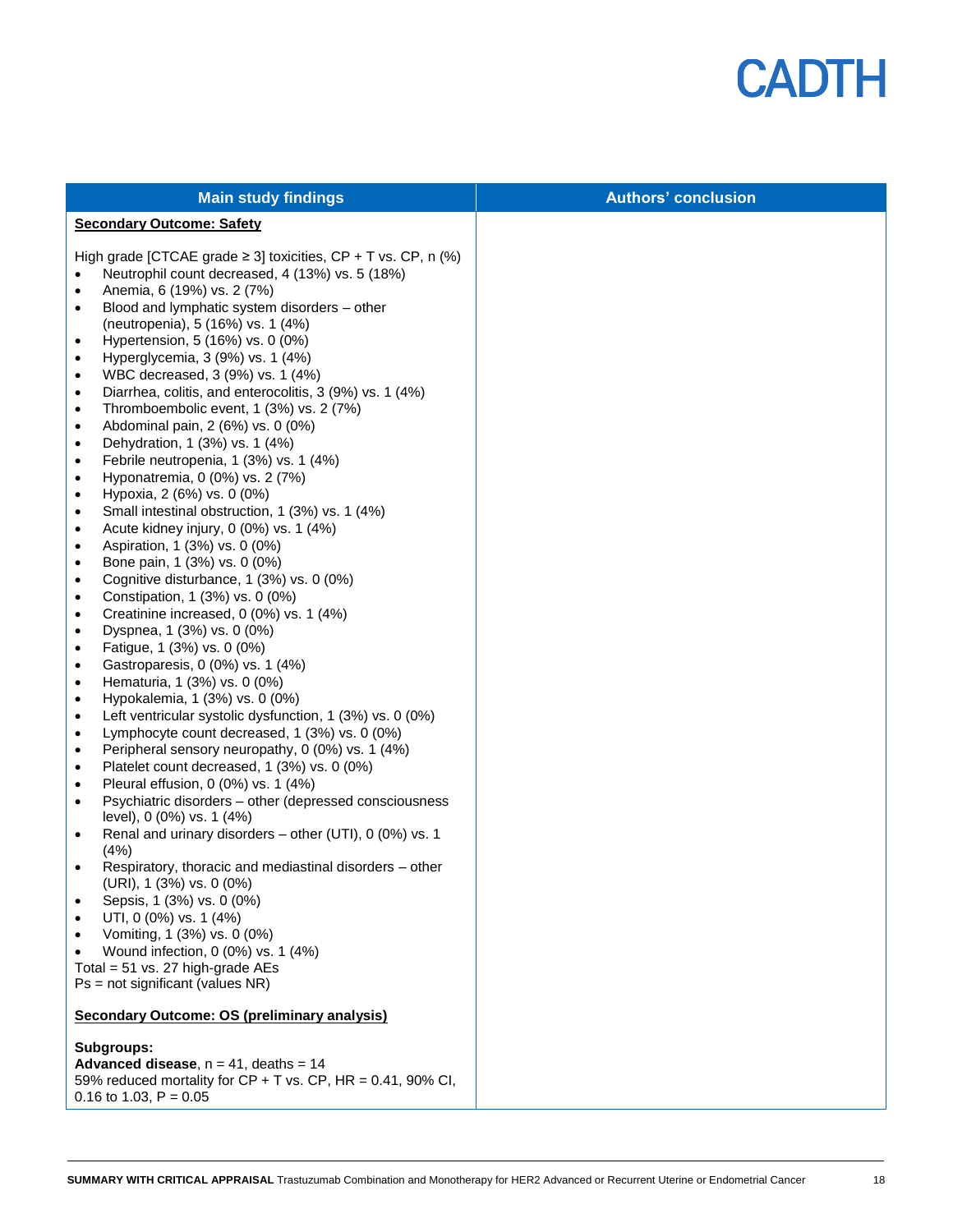

| <b>Main study findings</b>                                                                                                                           | <b>Authors' conclusion</b> |
|------------------------------------------------------------------------------------------------------------------------------------------------------|----------------------------|
| <b>Recurrent disease</b> , $n = 17$ , deaths = 9<br>68% reduced mortality for $CP + T$ vs. $CP$ , $HR = 0.32$ , 90% CI,<br>0.07 to 1.46. $P = 0.097$ |                            |
| Advanced disease, excluding stage IIIA or IIIB disease, n =<br>36 (14 deaths)                                                                        |                            |
| 66% mortality reduction for $CP + T$ vs. $CP$ , HR =0.34, 90% CI,<br>0.14 to 0.86, $P = 0.23$                                                        |                            |

AE = adverse event; CP = carboplatin-paclitaxel; CP + T = carboplatin-paclitaxel + trastuzumab; CTCAE = Common Terminology Criteria for Adverse Events; HR = hazard ratio; OS = overall survival; PFS = progression free survival; NR = not reported; URI = upper respiratory infection;  $USC =$  uterine serous carcinoma;  $UTI =$  urinary tract infection; WBC = white blood cells.